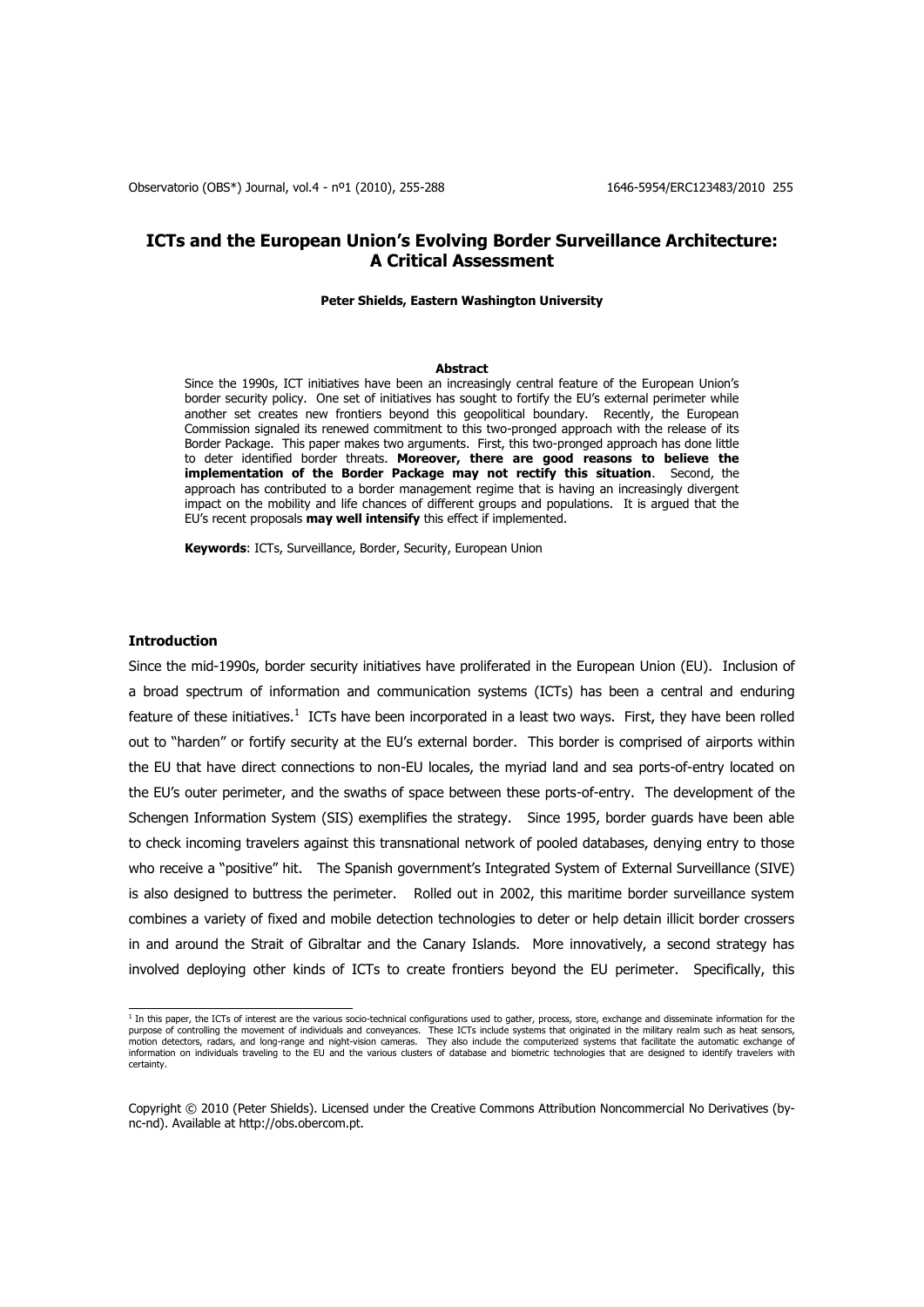strategy has sought to "push out" from the EU"s ports-of-entry by deploying anticipatory measures aimed at extensive pre-inspection and sorting of individuals intending to travel to the EU. For example, immediately after the 9/11 attacks in the United States (US), the EU Council proposed the Visa Information System (VIS), a program that will use database and biometric technologies to pre-screen and verify the identity of in-bound travelers. VIS is slated to be operational in 2012 (Commission of the European Communities, 2008, p. 3).

Recently, the EU Commission signaled a renewed commitment to this two-pronged approach with the release of its Border Package, Preparing the Next Steps in Border Management in the European Union (2008). The Package recommends deployment of various "state-of-the-art" ICTs to both fortify and deterritorialize EU border controls. For instance, it calls for the creation of a satellite-based surveillance system that will keep watch on remote borders for "suspicious" movements by boat or vehicle and an electronic travel authorization system that will obtain personal data from non-EU travelers through a predeparture online check. The Commission intends to follow up its Border Package with the presentation of legislative proposals by 2010 (Guild, Carrera & Eggenschwiler, 2009, p. 2).

According to its proponents, the two-pronged approach is vital to reconciling the tension between two potentially colliding policy imperatives. While the first imperative involves the ramped up commitment to security and stiffer external border controls, the second concerns the perceived need to maintain and even increase the velocity of legitimate traffic entering the EU, with its attendant pressure for more permeable borders. Thus, EU Commissioner, Franco Frattini (2008), argues that the two kinds of ICT-based strategies are needed "to be one step ahead [of] the increasingly better organized networks of terrorists and criminals who have discovered the lucrative tracking in human beings, drugs and weapons. Innovative and effective border controls have to strike a difficult balance between ensuring the free movement of people across borders and quaranteeing greater security of Europe's citizens" (p. 1). The claim is that the two-pronged strategy will enable government actors to effectively distinguish between "low risk" and "high risk" individuals and so expedite the speedy movement of legitimate transnational flows while denying territorial access to terrorists and other "undesirables."

At the heart of the two-pronged approach is the assumption that information is crucial to enhancing security and control. More specifically, it assumes government actors can progressively annihilate the risk of terrorism and other perceived security problems if they can harness the latest technological developments to gather, process, analyze and share the right bits of information about particular individuals. This perspective equates information with knowledge, the antithesis of uncertainty, a source of transparency and knowledge (see Winseck, 2002).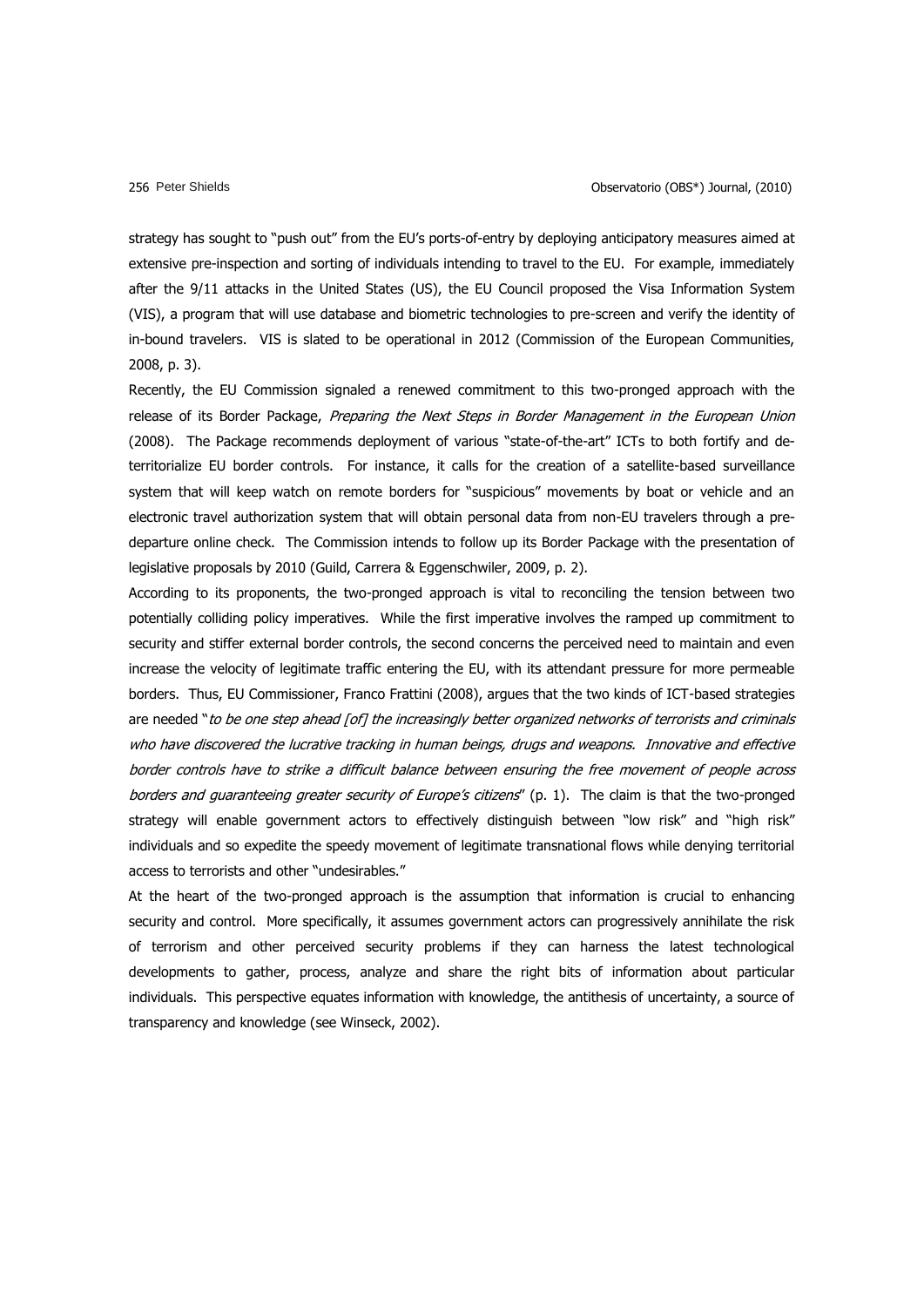## Observatorio (OBS\*) Journal, (2010) Peter Shields 257

This article critically assesses this perspective and the proliferation of ICT-based border security initiatives it has informed. More specifically, I seek to answer the following questions: To date, have these initiatives significantly enhanced the authorities" ability to deter or block the illicit border-crossing activities of those deemed a threat to the security of the EU? How likely is it that the implementation of the EU Commission's Border Package would improve on the security record of the previous initiatives? How have these initiatives impacted different actors and groups, particularly in terms of their life opportunities and transnational mobility? Will the Border Package intensify these impacts if implemented?

## Mode of Inquiry

Assessing the efficacy and social implications of the EU"s ICT border initiatives can be viewed as a case study on the interaction between technology and society. Technological determinism continues to be a widely held perspective on the relation between technology and society, whether in academic, public or policy forums, despite being subject to a wide range of critiques (e.g., Slack, 1984; MacKenzie & Wajcman, 1999; Wyatt, 2007). The perspective views technical innovation as driving society. That is, the relationship between technology and society is regarded as linear and mono-directional. From this perspective, the questions posed above would be approached by detailing the technical characteristics of the various clusters of ICTs before moving to unravel their consequences for the capacity of EU agencies to control illicit border-crossing activity. That is, conclusions about the border security implications of the deployment of these ICTs would be derived from an examination of their intrinsic or "in-built" properties (see Shields, 2005, p. 23; Van der Ploeg, 2003, p. 91).

The problem with technological determinism is that it reduces the complex relationship between technology and society to a simple story about the power of technology. That is, technology's power "is so strongly assumed that, rather than being the object of study, it tends to prescribe research practices and theoretical reasoning" (Lodziak, 1986, p. 2). With respect to the task at hand, such a fixation on the relevant ICTbased surveillance technologies is likely to obscure the roles that various social, political and economic forces and contexts have played in shaping the deployment, use, and resistance to the EU"s evolving border surveillance architecture. As a corollary, the approach would provide little or no help in assessing the roles these ICTs are playing in relation to these forces and contexts.

This paper adopts a mode of inquiry that recognizes and foregrounds the fact that ICTs are "*always* embedded in a social landscape, which precedes, shapes and contextualizes and continues after any specific technological innovation" (Livingstone, 2002, p. 17). This approach is concerned with contextualizing the relevant technologies within the historically and culturally specific conditions of their deployment use. As Livingstone puts it, "[s]uch analysis, through its stress on a multiplicity of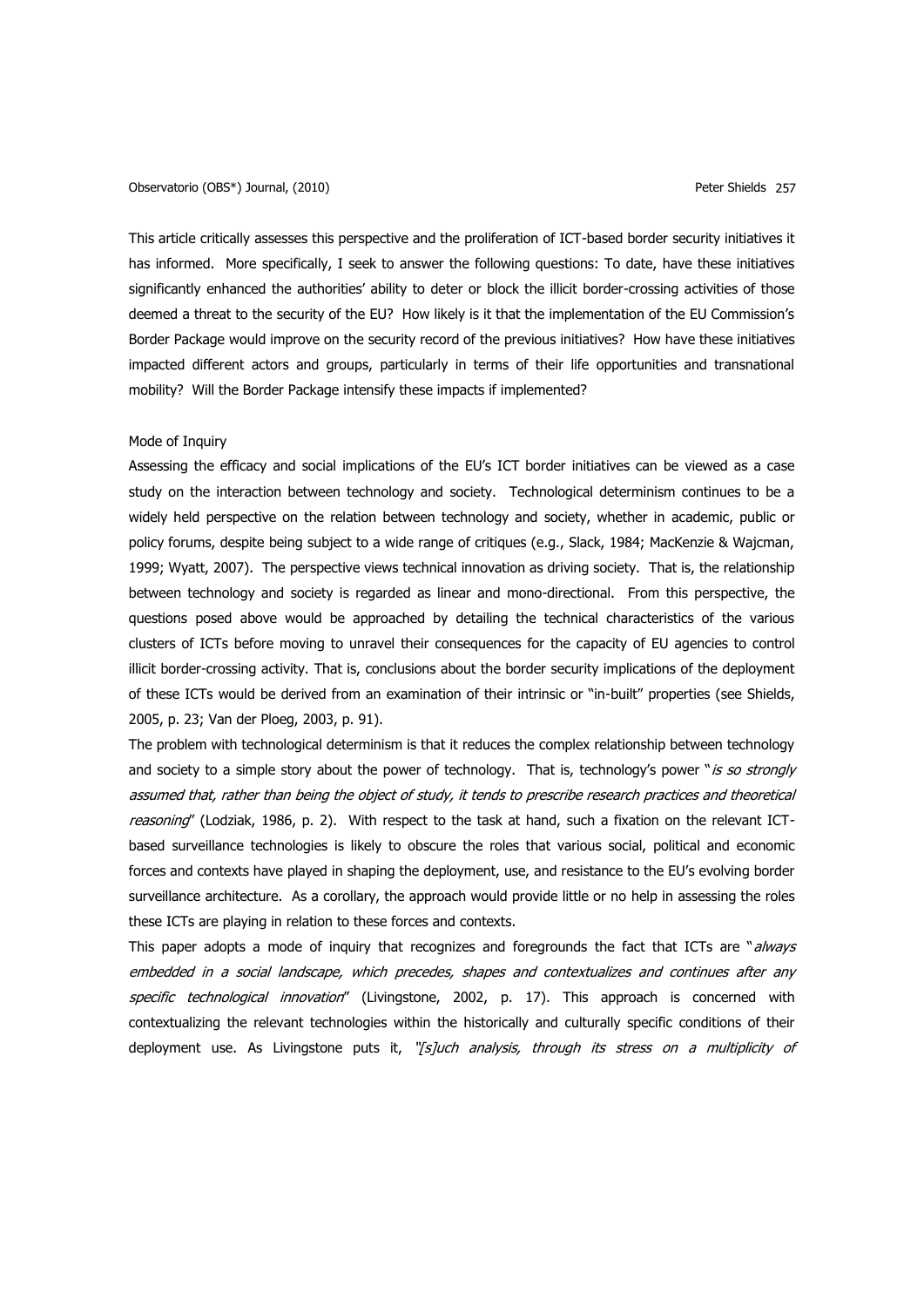contextualizing processes, is intended to effectively undermine any simple account of the supposed impacts of technology on society" (p. 17). When applying this perspective, one quickly confronts a practical question – which of the "multiplicity" of contexts are most relevant to the analysis? According to Livingstone (2002), it is the researcher's in-depth engagement with "the balance of research in the published literature" that suggests the relevant contexts (p. 18).

For the purposes of this paper, the relevant literature suggests the analysis map the deployment and use of the EU"s ICT-based border initiatives in relation to the following contexts and processes: the elimination of the EU"s internal borders in the interest of facilitating greater mobility of capital and labor within the EU and the parallel move to build a strong and secure external border (e.g., Pellerin, 2005); the contradictory logics involved in wishing to open the expanding EU space to legitimate global commercial flows while seeking to accommodate powerful political forces that seek greater closure of the external border in the name of security and safety (e.g., Aas, 2005; Hampshire, 2009); the post-Cold-War re-conceptualization of EU"s border security agenda, a reframing that prioritizes the denial of territorial access to non-state actors such as suspected terrorists and unauthorized immigrants (e.g., Bigo & Guild, 2005); the routinizing of "states of emergency" and "exceptional circumstances" after the 9/11 attacks and the bombings in London and Madrid (e.g., Lyon, 2003; 2007, p. 119). These contexts and processes, and the interplay between them, have "called forth" distinct strategies of border governance that rely heavily on an array of ICTs. While one strategy seeks to seal particular parts of the EU's geographic perimeter, particularly between ports-of-entry, a second seeks not to seal but to tame the border by designing information-intensive systems that permit the preemptive sorting of incoming flows into "good" and "bad" mobilities, a process that may occur well beyond the territorial border (e,g., Walters, 2004, 2006).

As noted above, this paper is centrally concerned with the efficacy of the EU"s ICT-based border initiatives. An empirically open-ended examination of surveillance and its effects requires a conceptual approach that is sensitive to the possibility that surveillance systems may be unworkable or subject to subversion: "...just because a surveillance system has been installed does not mean it will have the effects desired by its installers, for both technical and human-social reasons" (Lyon, 2007, p. 70; see also Gilliom, 2001). Marx (2003) argues that "when individuals feel that surveillance is wrong, or that they are unfairly disadvantaged by it, it will often be challenged. Systems may also be challenged for reasons of self-interest" (p. 372). Here Marx is pointing to one instance of a more general phenomenon which Giddens (1985) calls the "dialectic of control". In this view, all strategies of control "call forth counter-strategies on the part of subordinates" (p. 11). Sensitized by these insights, the following analysis pays particular attention to the strategic interactions and struggles between the EU border agencies deploying surveillance technologies and the clandestine actors the agencies seek to deter, block, or apprehend. An examination of these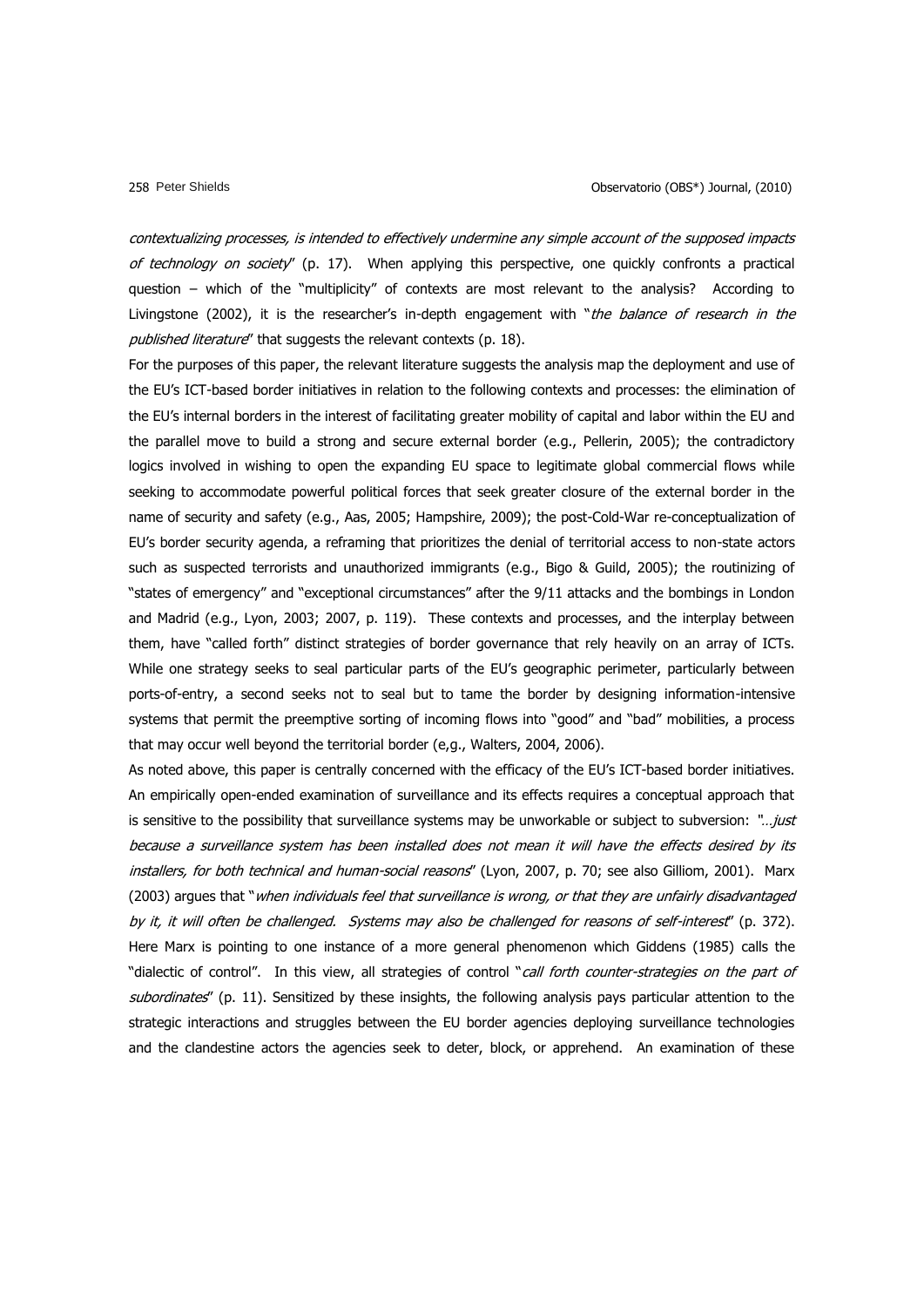contestations and their outcomes not only provides a basis for assessing the efficacy of the EU"s ICT-based border initiatives, it may also contribute to our understanding of an important context that is shaping the evolution of these initiatives. This is because resistance to surveillance measures may be used a rationale for developing and deploying further surveillance counter-measures (Lyon, 2007, p. 67).

### ICT-based border security initiatives

Governments have long been concerned with selectively restricting territorial access (Anderson, 1996; Andreas, 2003). They have set up border controls to deter armies, to tax trade and to exclude "undesirables." Although border controls have been a constant in the modern era, there has been significant variation in border control priorities. As Andreas (2003) notes, "Although military defense and economic regulation have traditionally been central border concerns, in many places states are retooling their border regulatory apparatus to prioritize policing" (p. 78). This policing objective involves blocking "territorial access to…clandestine transnational actors…defined as nonstate actors who operate across national borders in violation of state laws and who attempt to evade law enforcement efforts" (p. 78).

These remarks certainly apply to border control developments in the EU context. The importance of military borders declined with the end of the Cold War and their economic significance diminished with the introduction of the Schengen *acquis*, a development that led to the disassembling of internal borders between most  $EU^2$  member countries in order to ease the flow of capital and labor. At the same time, EU policy makers have increasingly framed transnational phenomena such as people smuggling, terrorism and drug trafficking as profound security risks (Bigo, 1994). Since the early 1990s, this perception has contributed to the emergence and steady growth of an EU-level system of border policing regulations, rules, and capabilities that exists "above" the apparatuses of the Member States (Bigo & Guild, 2005; Guild & Bigo, 2009, p. 8). It has also fuelled the development of a border security policy that is designed to exclude organized criminals, unauthorized immigrants and terrorists from the Schengen space.

As earlier alluded to, the deployment of various ICTs to both fortify and externalize the EU external perimeter has been a hallmark feature of this security policy. The following discussion of this two-pronged approach is organized around developments in the pre- and post-9/11 eras. This narrative structure reflects the fact that the 9/11 attacks was a pivotal event that led to a significant intensification of decisionmakers" commitment to the two-pronged approach. With respect to each period, I begin by outlining the ICT-based initiatives concerned with strengthening perimeter security between ports-of-entry (i.e., non port-of-entry initiatives) and then discuss measures and proposals that seek to bolster port-of-entry controls and/or disperse these controls beyond the EU"s external perimeter.

<sup>&</sup>lt;sup>2</sup> Ireland and the United Kingdom opted out of Schengen's border control arrangements.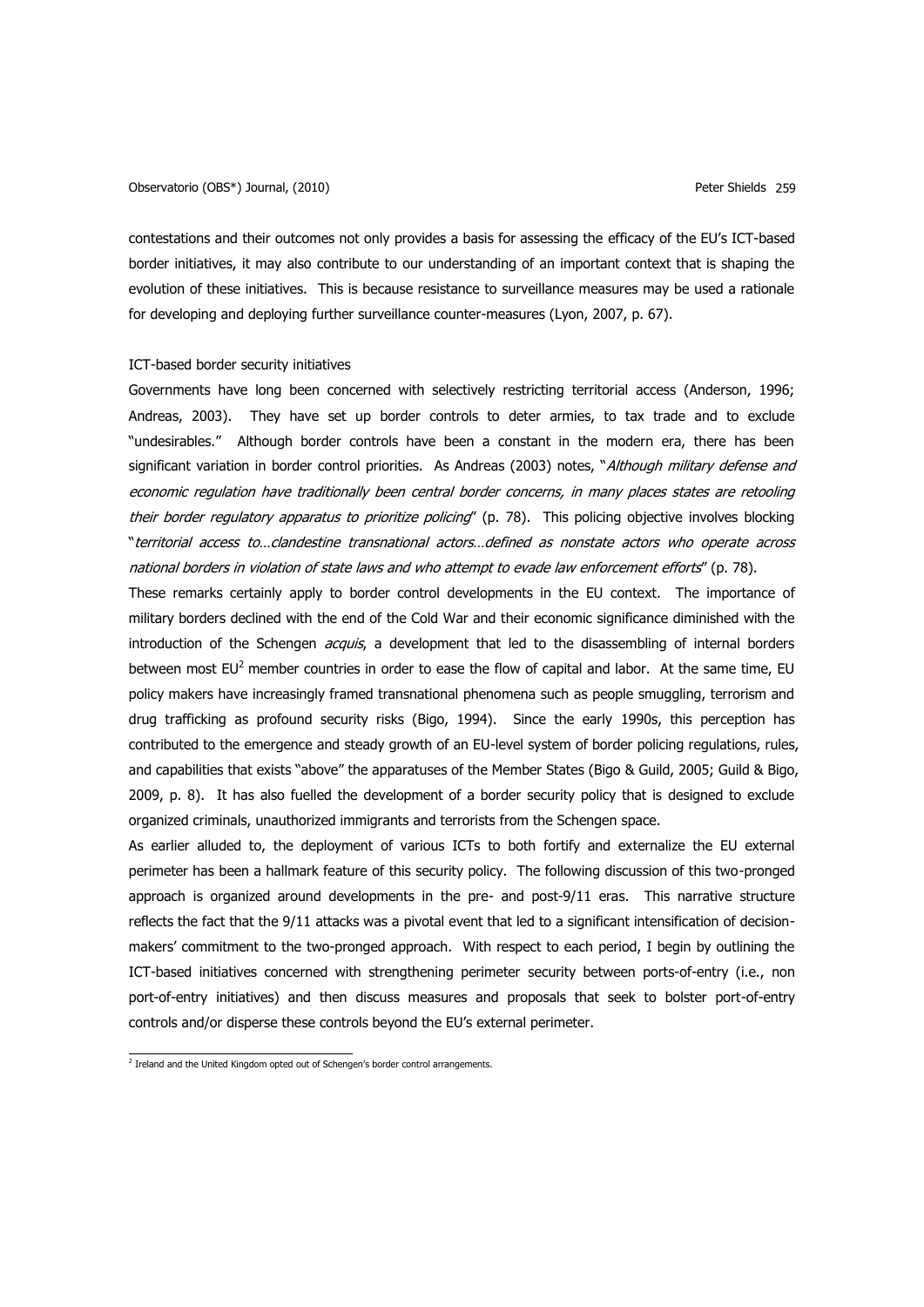#### The pre-9/11 era – non port-of-entry initiatives

The Schengen Agreement of 1985 and the Schengen Convention of 1990 provide the foundation for the EU"s border management regime. Implemented in 1995, these treaties link the functioning of a European internal market to the elimination of internal border controls between the member countries (Mass, 2005). The treaties also stipulate provisions for tightening the EU"s common external border in response to anxieties that a border-free Europe would be "swamped" by an influx of unauthorized immigrants, human traffickers, drug smugglers and terrorists. These "undesirables" became the objects of a variety of exceptional surveillance and control measures in the 1990s (Bigo, 1994). One of the most visible initiatives involved the ratcheting-up of policing and ICT-based surveillance at particular "hot spot" non port-of-entry crossing sites.

For instance, immediately after the reunification of Germany, its border with Poland became the site of increasingly intense policing. The number of border guards climbed from 400 in 1991 to 3,300 by 1996 in response to a sharp increase in the illicit flow of migrants and drugs from the former Soviet bloc countries (Andreas, 2000, pp. 119-120). The guards made increasing use of an array of surveillance technologies. For instance, the German Federal Border Police rapidly increased the number of mobile identity document readers at the border, doubling from 300 in 1997 to 600 in 1998. Motion sensors were deployed along the border and border guards received night vision equipment to combat illicit border crossings (Andreas, 2000; Koslowski, 2006a).

During the same period, the Straits of Otranto, a narrow body of water between Italy"s Adriatic Coast and Albania, was widely perceived as a key transit corridor for illicit drugs and would-be migrants from Albania and beyond. By targeting this illicit traffic, the Italian government lived up to its Schengen obligations and appeased those EU members who often complained that Italy"s border controls were too "lax" (Andreas & Nadelmann, 2006, p. 180). Naval ships and aircraft equipped with thermal cameras and "forward looking" infrared systems were dispatched to the Straits and Israeli-developed "anti-terror" radar systems were deployed along the Adriatic Coast to detect clandestine crossers (Albahari, 2006, pp. 8-9; Lutterbeck, 2006, p. 62).

Similarly, on the other side of the Mediterranean, the Spanish authorities viewed the Strait of Gibraltar and the Spanish enclaves of Ceuta and Melilla on the northern Moroccan coast as major crossing points for migrants from Morocco and sub-Saharan Africa. Soon after Spain joined "Schengenland" in 1991, the EU pressured the Spanish government to forge more restrictive border controls. In 1995, construction began on surrounding the enclaves with double-layered ten-foot high fences augmented with optic and acoustic sensor devices, watchtowers and surveillance cameras (Andreas, 2000, p. 135; Carling, 2007a, p. 324). Paralleling this development, the Spanish authorities deployed patrol ships with electronic detection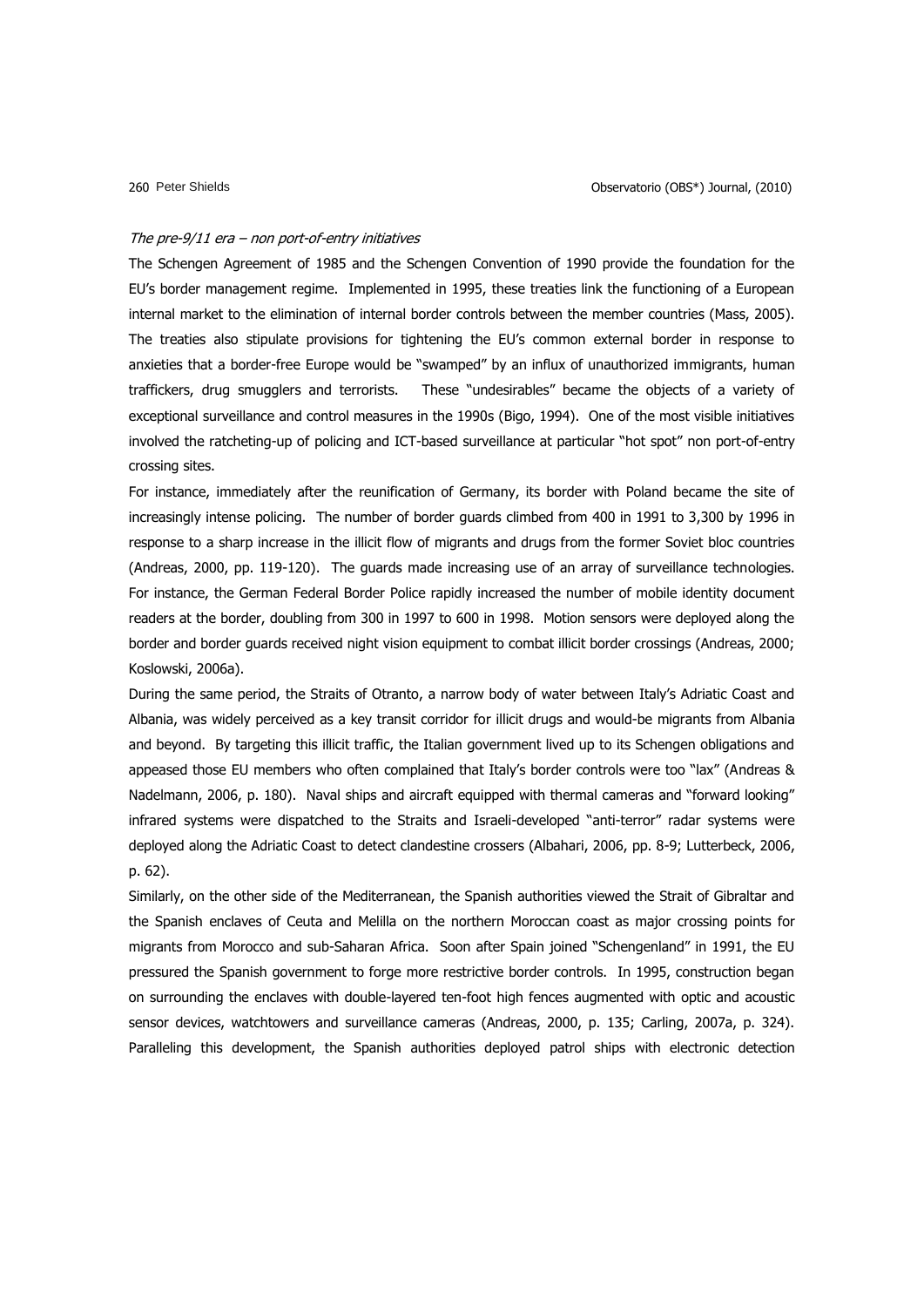equipment and helicopters with infrared cameras and high-powered spotlights to guard the 10-mile Strait (Andreas, 2000, p. 131). In 1999, the Spanish government announced the construction of the Integrated System of External Vigilance (SIVE). Billed as the most technologically sophisticated coast control system to date, SIVE was initially composed of various networks of fixed and mobile radars, and infrared and video cameras that could ostensibly detect and intercept small vessels in the Strait (Carling, 2007a, p. 325; Lutterbeck, 2006, p. 67). As Alscher (2005) describes it, "as soon as a ship – or even a small [boat] – leaves the Moroccan coast and reaches the 9-mile radius of the SIVE radar stations, it appears on the surveillance monitors of the commando unit at Algeciras. If the boat is suspected [of transporting] undocumented migrants, high-tech cameras focus on it and even show how many persons are on board" (p. 25).

## The pre-9/11 era – port-of-entry initiatives and beyond

The Schengen regime also requires that member countries harmonize and tighten checks at the EU"s external ports-of-entry. To this end, the EU rolled out the Schengen Information System (SIS) in 1995. The security agencies of the Schengen States feed this EU-wide data network with information about persons from "third countries"<sup>3</sup> that are to be refused entry to the EU. Personal information stored in SIS includes name, known aliases, distinctive physical features, sex and nationality (Hobbing, 2003). It also contains information on lost or stolen identity papers. Border guards on the external perimeter access SIS to check travelers" identity papers and deny entry to those who receive a positive "hit." By 1998, the system had approximately 8.6 million entries (Balzacq, 2008, p. 84). This number soared to 22 million by 2007. The overwhelming majority of person-related entries (1.1 million in 2007) are on third-country nationals (Hobbing & Koslowski, 2009, p. 6). According to Guild (2001), the grounds for excluding these individuals are "based on what they did or what they represented while they were [previously] within the territory" (p. 17). For example, the authorities may believe these individuals committed criminal offences or failed to comply with immigration regulations or deportation procedures (Garside, 2006, p. 3).

The Schengen treaties also required member countries to formulate common rules regarding visas. While the use of SIS at the external border seeks to exclude individuals based on those "who had received sufficient notoriety in any one member state," the common visa regime focuses on excluding those "who have not yet been identified as an individual risk to any state but who might be one" (Guild, 2001, p. 17). To this end, in 1998 EU authorities developed visa lists that, on the basis of nationality, categorized or profiled persons as more or less likely to be a risk. Individuals originating from a country on the "black list" are required to obtain visas from an EU-member country consulate before traveling to the Union. Currently,

 $3$  A "third country" is any country that is not a Member State of the EU.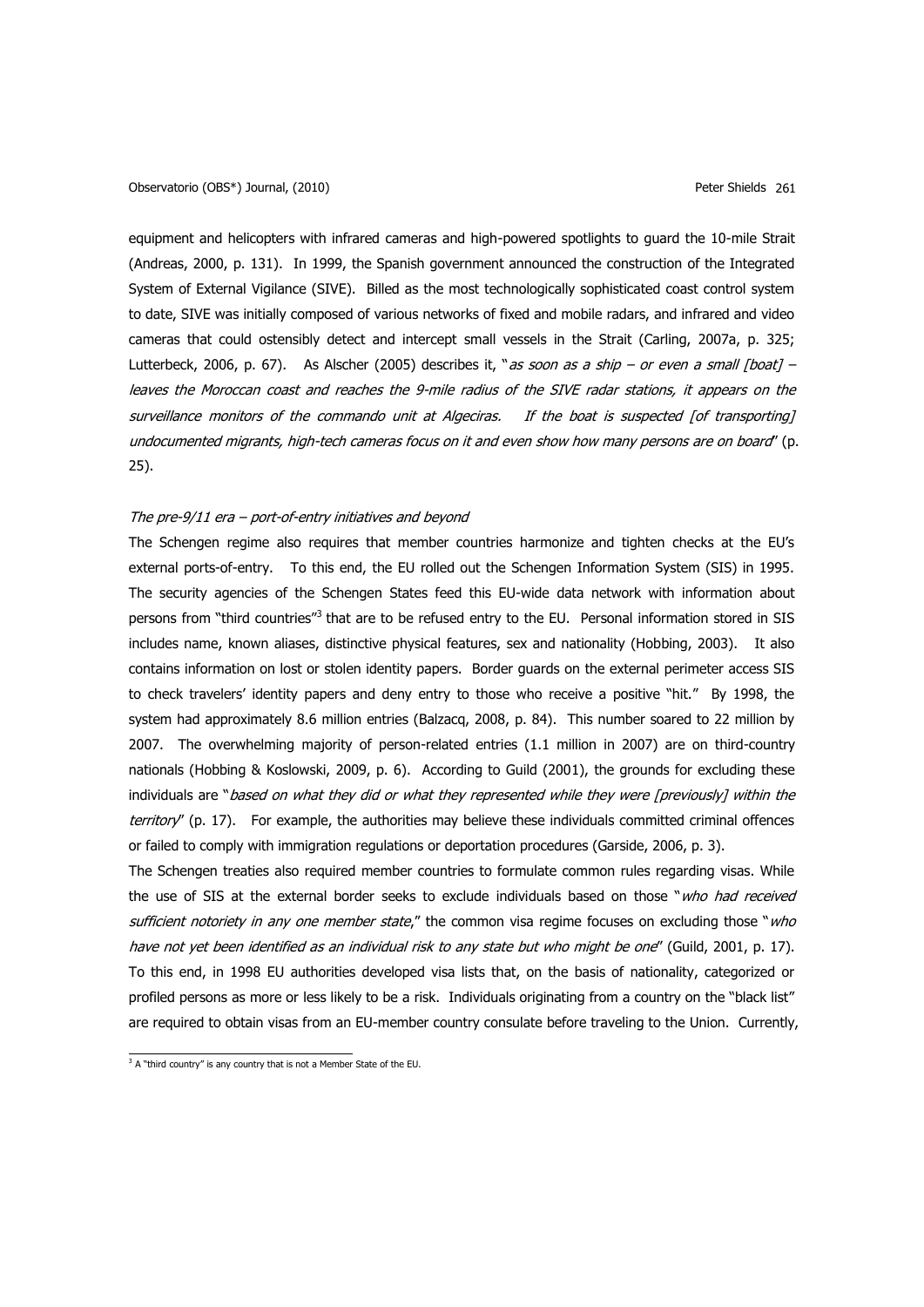134 countries are on the list. Commenting on the list, one group of commentators note: "[one of] the most striking features is that, with the exception of Brunei, all of the Muslim and most of the poor states are on [the] list. All African states are listed as well as most of the Caribbean and the less prosperous states in Latin America and Asia" (Geisen, Plug & Van Houtum, 2008, p. 82).<sup>4</sup> Consular authorities run checks on the SIS list of excluded persons to help determine which individuals within this suspect group do not constitute a threat and therefore should receive visas. This sorting process is supplemented by information held by consulates on specific persons (e.g., criminals). Certain categories of individuals are also screened out (e.g., the unemployed, those with no regular income, those who cannot demonstrate they have the requisite amount of money to sustain a visit to the EU). In short, for those who require a visa to travel to the EU, "the border of the Union starts within their own territory..." (Guild, 2001, p. 32). Similarly, Hobbing (2003) notes, "the involvement of the consular authorities in the 'filtering process'... represents a system of 'remote control' in avoiding unwanted migration flows" (p. 11).

## The post- $9/11$  era – non port-of-entry initiatives

Since 2001, the EU"s ICT-based border control initiatives have intensified, both in terms of reinforcing the borderline and dispersing border controls beyond the external perimeter. The 9/11 attacks and the subsequent bombings in Madrid and London provided the authorities with opportunities for some of this intensified border work (Baldaccini, 2008; Bigo & Guild, 2005; Coleman, 2007). The EU"s ongoing eastward enlargement also shaped the timing and location of some of its more recent border intensification practices. In much of the justificatory discourse for this intensification direct connections have been made between terrorism, security, migration and borders. As Neal (2009) puts it, this discourse reiterates "the assumption that sources of insecurity must come from "outside" and the immigrants to the EU are a major source of insecurity" (p. 339).

Non port-of-entry border fortification has continued to occur along the EU"s southern perimeter as a growing number of individuals risk their lives to cross the Mediterranean. While much of this has occurred in an around the Strait of Gibraltar, border patrols have also been strengthened around Malta and the Italian islands of Sicily and Lampedusa (Dulffer, 2007; Styan, 2007, pp. 1177-78). The fences surrounding the Spanish enclaves of Ceuta and Melilla in Morocco have also been repeatedly fortified. For example, in 2005 several hundred migrants sought to scale the fences. While many crossed successfully, over a dozen migrants were shot and killed by Moroccan forces. In response, the Spanish authorities further bolstered the borders by increasing fence heights, deploying automatic tear-gas dispensers, and erecting a third

<sup>4</sup> A list of countries whose citizens require/do not require visas to enter the EU can be found a[t http://www.auswaertiges](http://www.auswaertiges-amt.de/diplo/en/WillkommeninD/EinreiseUndAufenthalt/StaatenlisteVisumpflicht.html)[amt.de/diplo/en/WillkommeninD/EinreiseUndAufenthalt/StaatenlisteVisumpflicht.html](http://www.auswaertiges-amt.de/diplo/en/WillkommeninD/EinreiseUndAufenthalt/StaatenlisteVisumpflicht.html)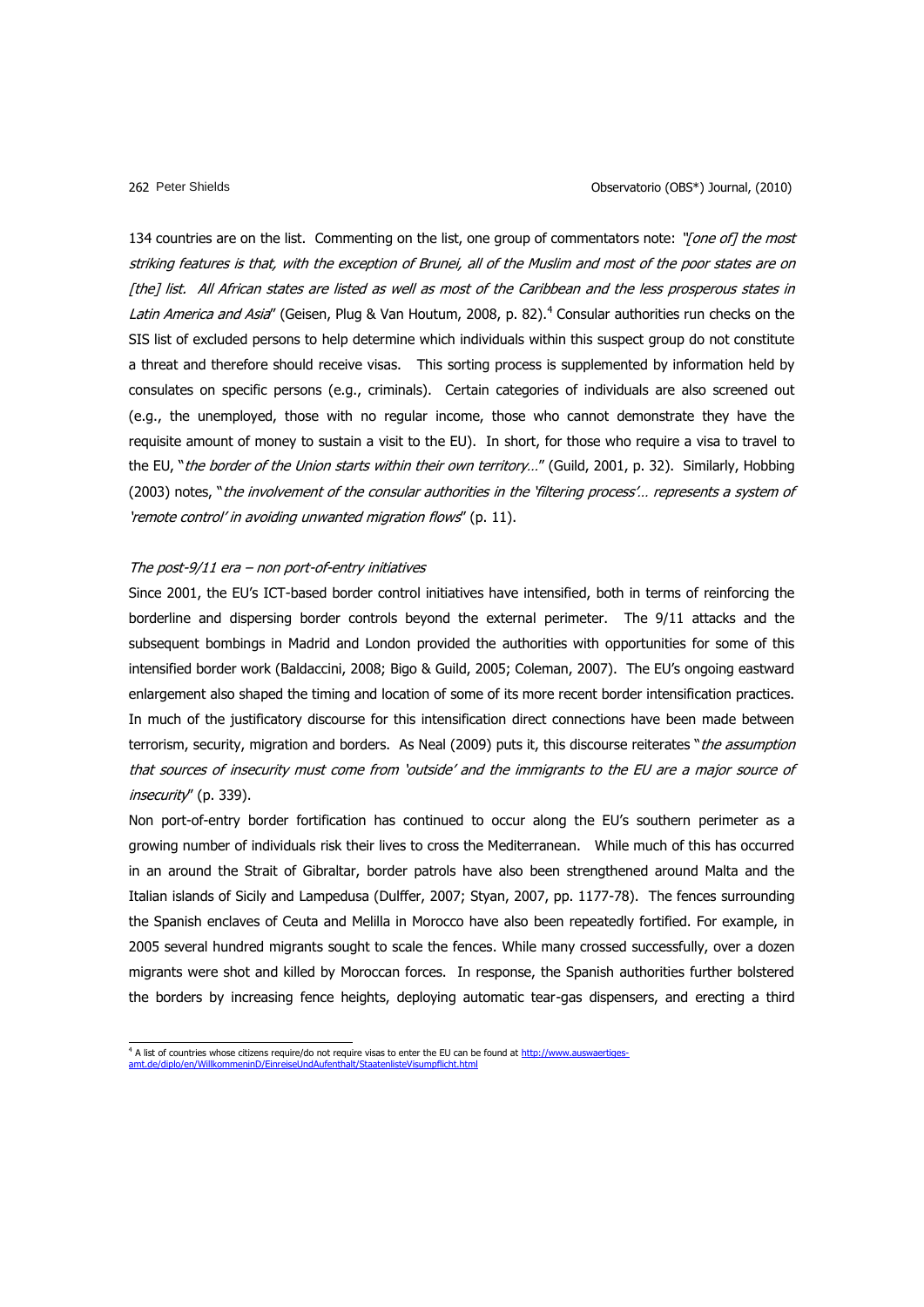barrier outside the existing double fences "equipped with state-of-the-art infrared cameras, sensor pads, and sound detectors" (Ekine, 2007; see also Carling, 2007a).

Spain"s maritime surveillance system, SIVE, alluded to earlier, was initially deployed along the northern coast of the Strait of Gibraltar. As a result, the flow of would-be immigrants shifted to areas of the Spanish coastline that were under less surveillance. In response, between 2004 and 2006, the Spanish authorities extended SIVE to the entire Andalucian Coast and some of the Canary Islands in the Atlantic Ocean (Carling, 2007a, p. 326). By the end of 2006, the number of unauthorized migrants landing in those Canary Islands without SIVE coverage increased markedly; the Spanish authorities claimed the number of unauthorized immigrant arrivals had increased six-fold over the 2005 level (Carrera, 2007, p.12). The authorities presented this state of affairs as a "massive invasion of illegal immigrants" requiring an "urgent European solution" (p. 12). The EU responded by mobilizing its recently created border agency, FRONTEX (the European Agency for the Management of Operational Cooperation and the External Borders of the Member States of the European Union). In the first phase of its operation (HERA I), the agency focused on interviewing the unauthorized migrants to determine their country of origin in order to facilitate expulsion. The second phase (HERA II) "consisted of facilitating technical equipment for border surveillance." This surveillance equipment was installed on patrol boats and planes provided by various EU countries. The goal in this phase was to patrol the water separating the Canary Islands from the coasts of Mauritania, Senegal and Cape Verde. If deemed necessary, vessels were intercepted in the territorial waters of third countries so that unauthorized immigrants could be quickly returned to their point of departure. In addition, planes flew over the coast and deep into African territory in an attempt to deter migrants from making the journey to the EU (Vaughan-Williams, 2008, p. 68). While HERA I can be "considered...conventional borderwork at traditional border sites associated with the....'edges' of sovereign territory," HERA II contributes to the growing externalization of the EU"s border; it is a form of "pre-border" surveillance that occurs hundreds of miles from Europe (pp. 67-68).

The EU"s ongoing enlargement has also led to a re-bordering of its eastern perimeter. With the addition of 10 countries in 2004, the EU"s eastern flank now stretches from the northern Baltic states of Estonia, Latvia and Lithuania through Poland to Slovakia and Hungary. As a condition of entry, these countries were required to reinforce their eastern borders. Referring to the boundary between Poland and Ukraine, Van der Ploeg (2006) observes "The rusty old watchtowers on the Ukrainian side that were once used to quard the border between the Soviet Union and the Eastern bloc countries are…once again in use. Electric fences and trip wires have been installed and the EU provided other high-tech items: … night-vision goggles, and thermal cameras" (p. 181). In other locations, for instance the border between Slovakia and Ukraine, mobile infrared trucks patrol the boundary and a network of fixed cameras and motion detectors has been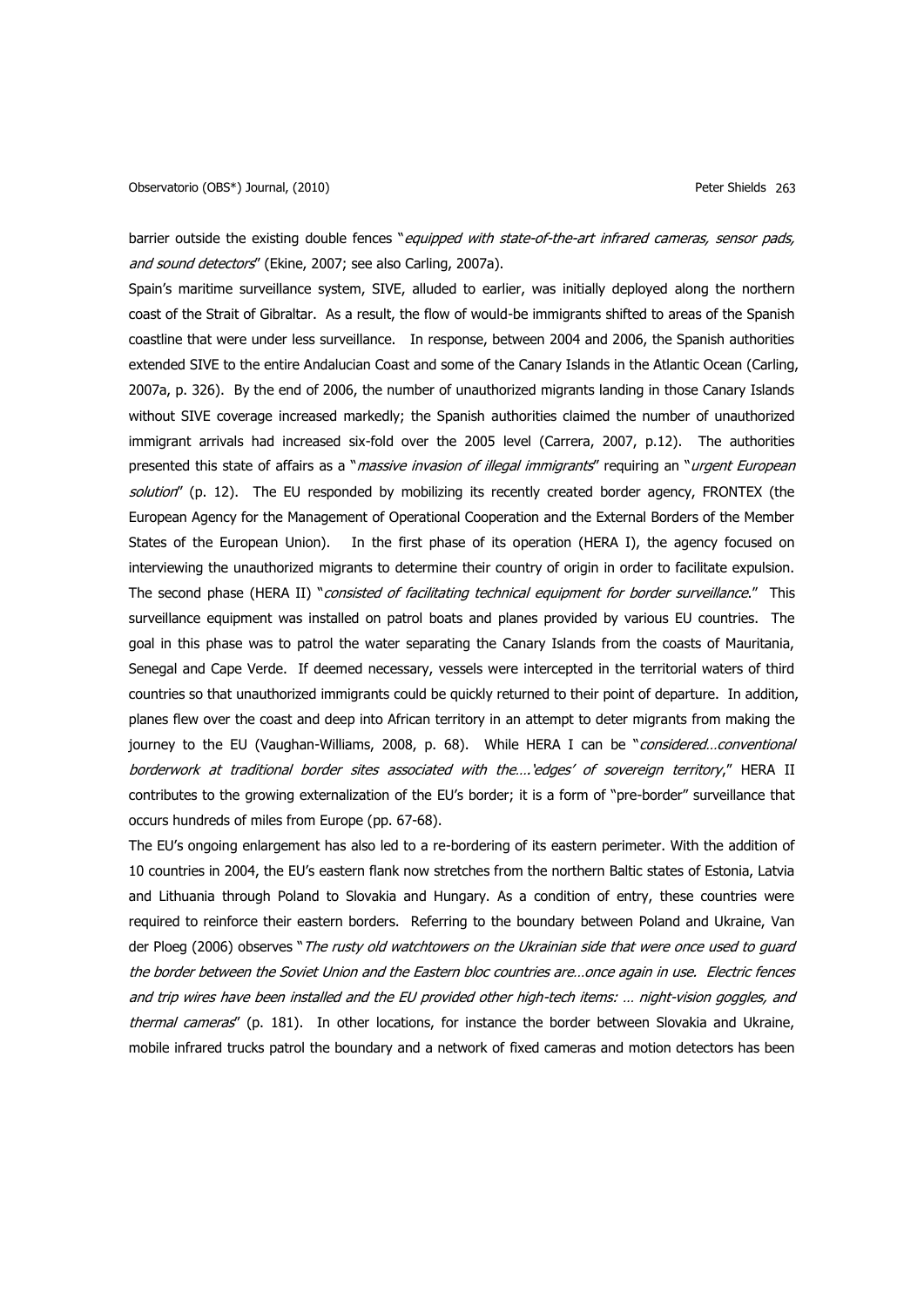installed to deter or catch unauthorized immigrants and human traffickers. Vans with computers connected to SIS also patrol the frontier area "allowing the police to check the ID of suspicious people they pick up on the road" (Nicholson, 2008).

The EU Commission"s recently announced Border Package calls for the creation of a European Border Surveillance System (EUROSUR). If realized, the system will make use of "state-of-the-art" technologies such as satellites, unmanned aerial vehicles and radar – all integrated into one comprehensive network – to provide "surveillance information on [the] external borders and the pre-frontier area on a more frequent and reliable basis" (European Union, 2008a). To begin with, EUROSUR would be limited to the Mediterranean Sea, the Southern Atlantic Ocean (the Canary Islands) and the Black Sea. As a first step toward this goal, a series of "integration and demonstration projects" are planned for the region in 2010. These will aim "at improving the technical ability to detect, identify and track small boats used for illegal immigration and related cross-border crime" (Commission of the European Communities, 2009a, p. 7). A second phase would extend the system to the entire maritime domain of the EU (European Union, 2008a). FRONTEX is slated to have a key role in coordinating the EUROSUR system, serving as a procurer of satellite imagery and facilitating the sharing of surveillance equipment such as unmanned aerial vehicles. It will also serve as a hub for information and intelligence exchange between the Member States' authorities responsible for maritime border surveillance (Commission of the European Communities, 2009a).

### The post-9/11 era – port-of-entry initiatives and beyond

In addition to the border work that has focused on the spaces between ports-of-entry, the EU has sought to augment its surveillance database infrastructure. In 1996, the EU Council proposed to develop a second-generation SIS (SIS II) in order to accommodate a larger number of member countries due to EU Enlargement (Broeders, 2007, p. 81). Immediately after the 9/11 attacks, new demands emerged to implement SIS II. Beyond expanding the system"s capacity, the goal is to develop a new architecture that would enable the collection, exchange and storage of biometric data such as fingerprints and facial images. The current SIS is confined to processing alphanumerical data only. Reportedly, searches of SIS "can come up empty due to simple errors in spelling or transcription of a name, or persons using an alias" (Coleman, 2007, p. 76). Ostensibly, the addition of biometric data "*presents a solution to the system's* technical weaknesses in identifying persons" (p. 76). According to the EU Council, the "functionality" of the next generation SIS needs to be extended to fight terrorism and crime: "The idea of using SIS data for other purposes than those initially foreseen and specially for police information purposes in a broad sense, is now widely agreed upon and even follows from the Council Conclusions after the events of 11 September 2001" (quoted in Balzacq, 2008, p. 85). With this in mind, changes have been made to the original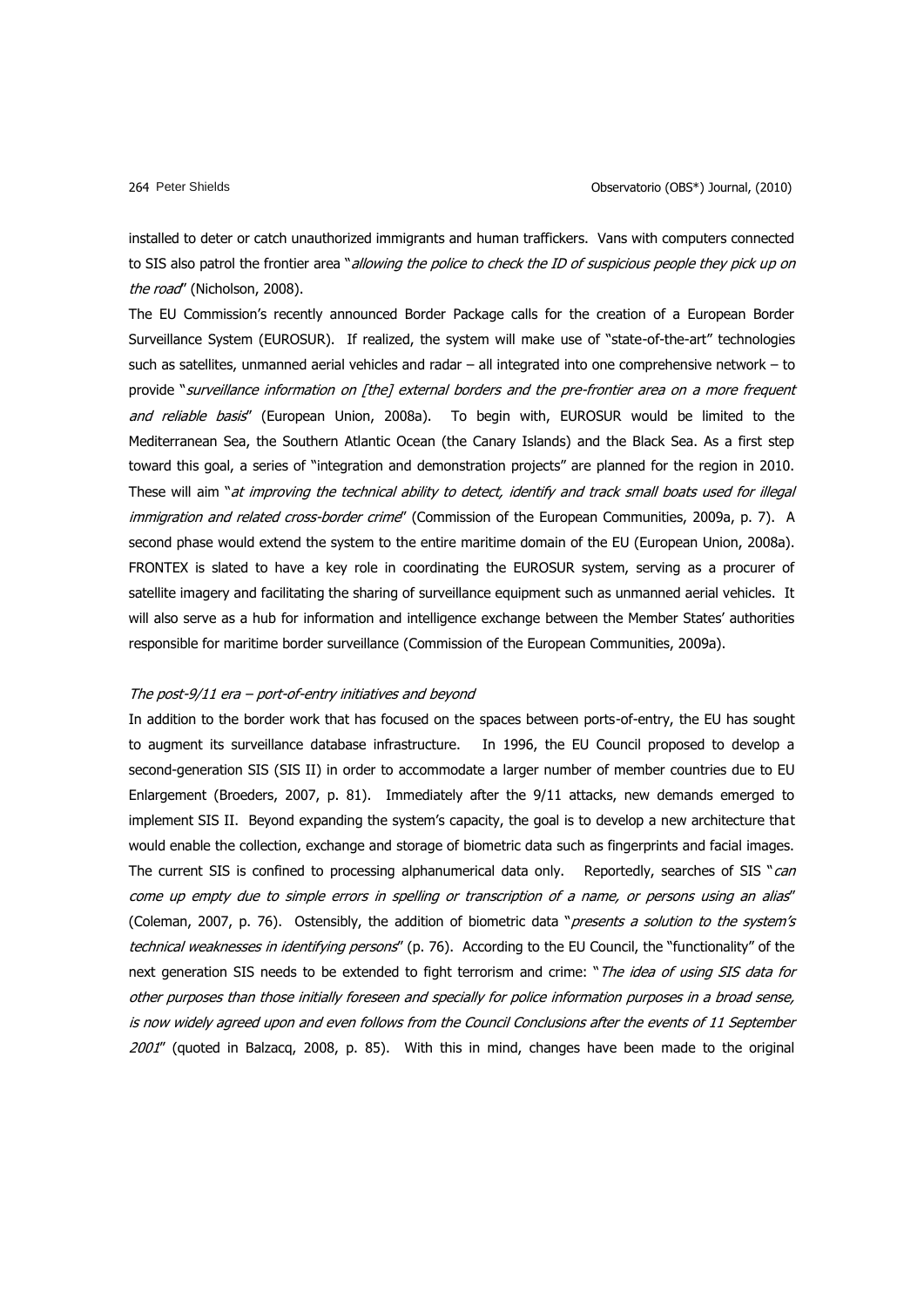provisions of the Schengen Convention in order to expand the number of authorities that have a right to access SIS (Coleman, 2007, p. 76; Balzacq, 2008, p. 85).

In short, in addition to being a border control tool, SIS II will probably be an investigation system for crime detection purposes. This potential "function creep" is a matter of considerable concern for some. As Baldacinni (2008) puts it, "...the consequences of being registered in the SIS for third-country nationals will in the future not be limited to refusal of entry into the Schengen area. Once biometric searches are enabled, those…third-country nationals…will form part of a suspect population whose data will be trawled through for the purposes of police investigation" (p. 39). The development of SIS II has been plagued by technical difficulties. As a result, it will not be operational by September 2009, the latest in a string of missed deadlines (Commission of the European Communities, 2009, p.9).

Immediately after 9/11, the EU Council also moved to upgrade the common visa program by launching the Visa Information System (VIS), a "network for information exchanges concerning the visas issued" (quoted in Hobbings, 2003, p. 5). VIS, which will collect, store and facilitate the exchange of biometric identifiers such as digital fingerprints and photographs, will operate on three levels – beyond, at, and inside the external perimeter:

VIS shall improve the administration of the common visa policy, the consular cooperation and the consultation between central consular authorities in order to prevent threats to internal security and "visa shopping", to facilitate the fight against fraud…at external border checkpoints and within the territory of the Member States, to assist and identify the return of illegal immigrants… (Commission of the European Communities, 2005a).

At the first level, visitors requiring visas to travel to the EU will provide biometric data at a member country consulate. Since all other member country consulates will have online access to this information, the hope is that those who are rejected by one country"s consulate will not be able to try their luck at other country consulates. More specifically, all member country consulates will be able to access information on previous applications and the reasons for rejection (e.g., a SIS alert on the applicant, failure to prove the possession of sufficient means for subsistence during the intended stay). At the second level, the "trusted" visa travelers will provide the same biometric information on arrival at the EU"s external perimeter in order to verify they are the same individuals who were granted visas. At the third level, VIS will supposedly make it possible to identify visa recipients who overstay. That is, the plan is that alerts will be automatically generated when travelers" visas expire. Even if these migrants discard or lose their identity papers, the prior collection of biometric identifiers will permit the authorities to determine their identity. In this way, "VIS will…function as a system of re-identification for illegal aliens who traveled legally into the EU, but try to hide their identity when apprehended" (Broeders, 2007, p. 86).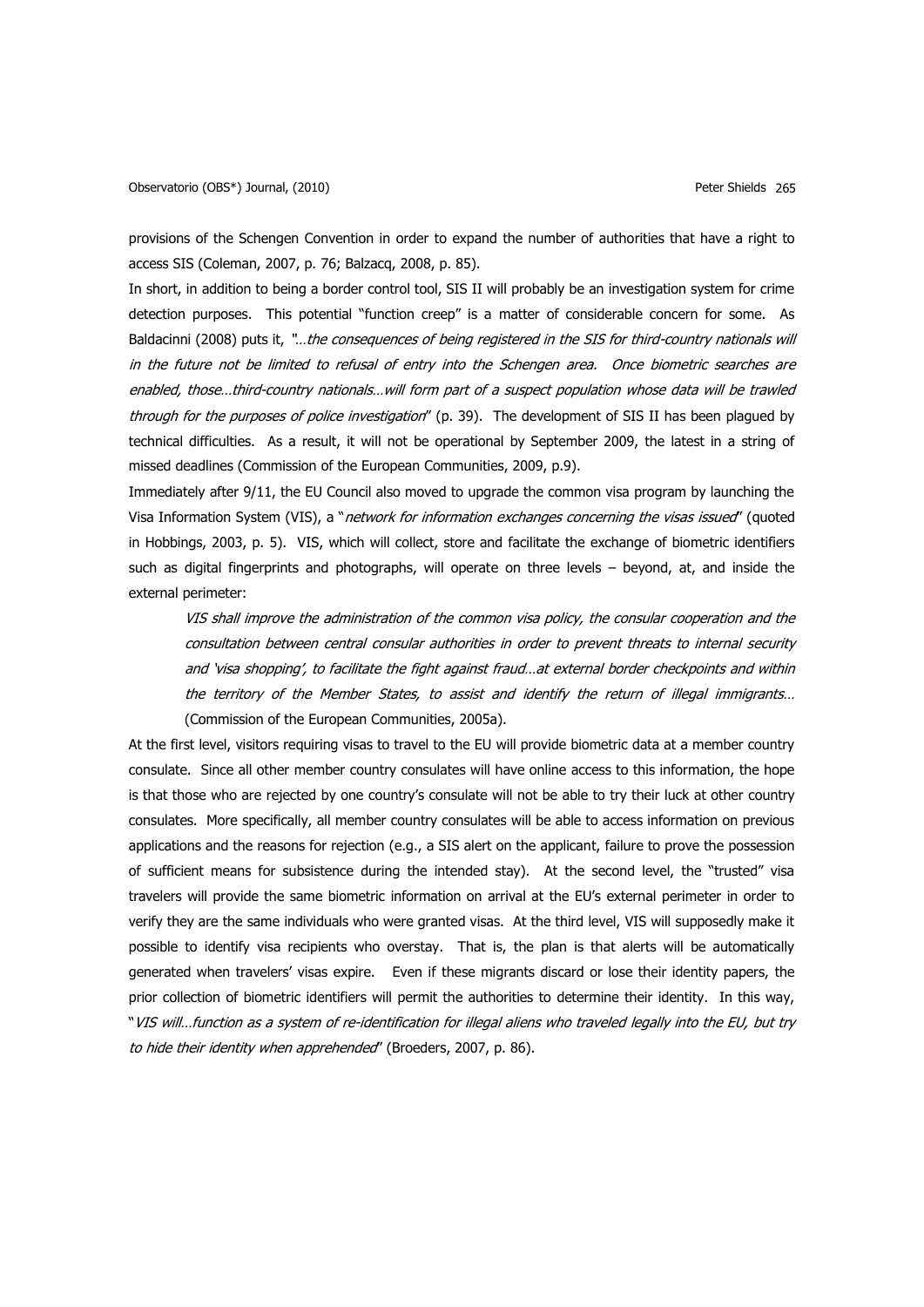It is projected that VIS will connect 12,000 VIS users and 3,500 consular posts worldwide. This projection is based on the estimation that the 27 member countries will handle 20 million visa requests annually (Broeders, 2007, p. 86). Reportedly, the EU Council has decided that consular posts in North Africa and the Near East will be the first to collect biometric data given travelers from these regions are perceived as high risk (Baldaccini, 2008, p. 40). As with SIS II, the implementation of VIS has been delayed due to various difficulties. As noted earlier, it is now claimed VIS will be fully operational in 2012 (Commission of the European Communities, 2008).

After the London bombings of 2005, the EU Council called for law enforcement access to VIS and greater interoperability between VIS, SIS II and currently existing systems such as EURODAC, a database that stores the fingerprints of asylum seekers. As the EU Commission noted, "In relation to the objective of combating terrorism and crime, the Council now identifies the absence of access by internal security authorities to VIS data as a shortcoming. The same should also be said for all SIS II and EURODAC data. This is now considered by the law enforcement community to be a serious gap in the identification of suspected perpetrators of a serious crime" (Commission of the European Communities, 2005b). Recently, the Commission proposed the creation of an EU agency for the operational management of SIS, VIS and EURODAC, arguing that the current situation "does not allow the full exploitation of the synergies between these systems..." (Commission of the European Communities, 2009b). Plans to interlink these information systems and provide police access have only deepened the earlier stated concerns of some that politician and bureaucrats will want to use these systems for goals other than their initial purpose. Specifically, the worry is that the millions of third-country nationals whose personal data are recorded in these systems, will be a suspect population for various criminal and terrorists investigation (Baldacinni, 2008, p. 49; Broeders, 2007, p. 87; Hayes, 2009, p. 71).

To reduce unauthorized immigration (including the number of "overstayers") and to contribute to the fight against terrorism and organized crime, the EU Commission's recent Border Package calls for the development of an entry/exit system for both third-country national subject to a visa requirement ("visa nationals") and third-country nationals who presently do not require a visa to travel to the EU ("non-visa nationals") (Commission of the European Communities, 2008). As Commissioner Frattini (2008) puts it:

If it is to meet its purpose in full, the entry-exit system should record movements of visa holders and non-visa holders alike and be applied consistently to all external border crossing points. The system should use biometrics to ensure a precise match between entry and exit records for each individual. Where non-visa holders are concerned the use of biometrics will also make it possible to identify undocumented persons within the Schengen area. This fills another gap in our existing tools. Policies authorities will have a mobile devise [sic], which will enable police officers to take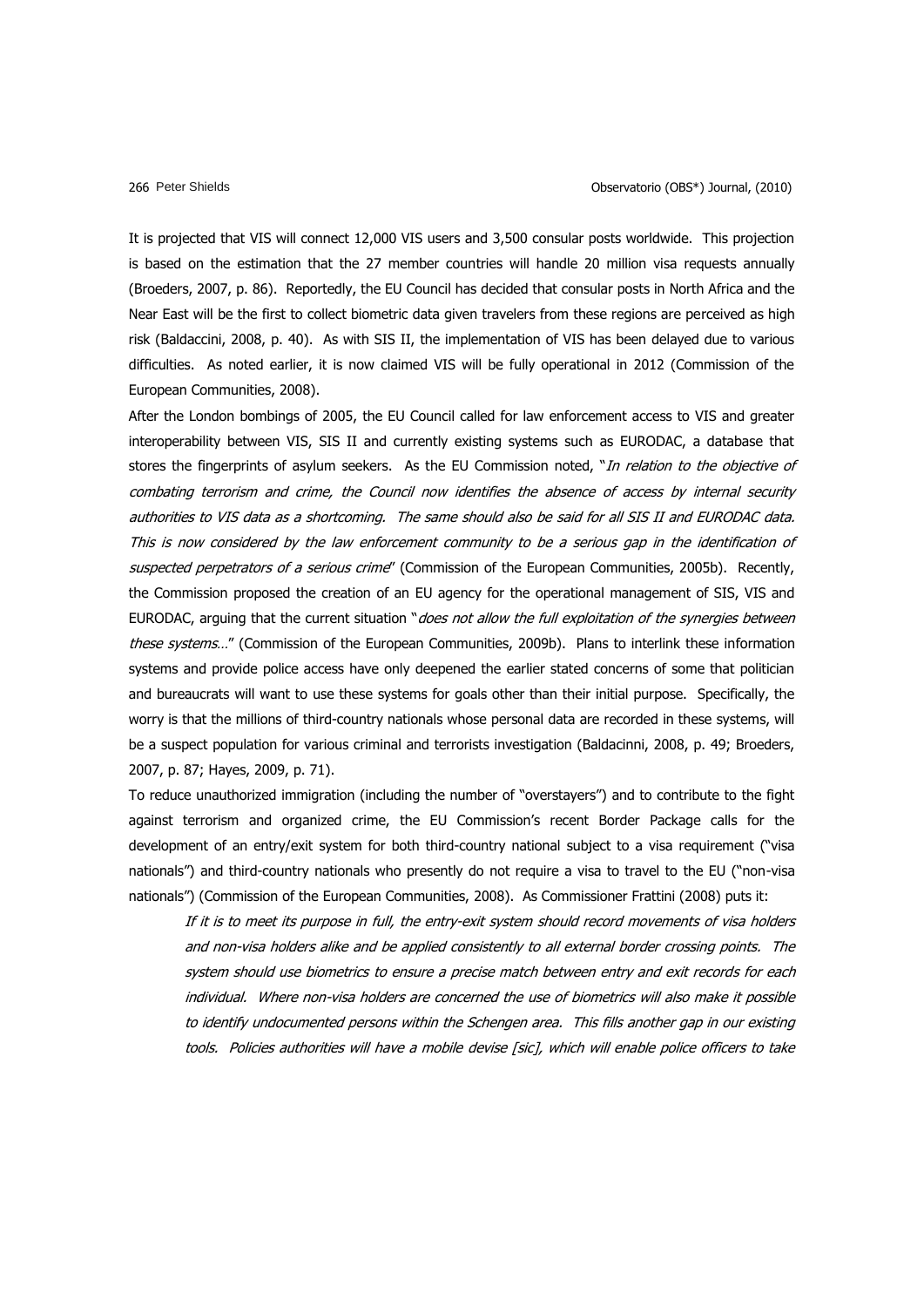fingerprints on the spot. In a few seconds, the police will retrieve the data of any third-country national who has crossed Europe's external borders, thereby catching anyone who has lied about his/her residence status.

Given VIS will supposedly deploy in the near future, the logic for applying the proposed entry/exit system to visa nationals is unclear. That is, since the plan is for VIS to "use biometrics to ensure a precise match between entry and exit records for each individual" the proposed entry/exit system would simply replicate the same biometric data. For this reason, "there seems to be no particular reason to establish an entry-exit database separately from VIS, as regard visa nationals" (Peers, 2008, p. 2). The development of the entryexit system will involve setting up a new EU-wide database that stores the following information on thirdcountry nationals: data on the time and place of entry, the length of stay authorized, the biometric data of the people registered. The data base will produce alerts to the relevant authorities regarding individuals who have overstayed (Guild, Carrera & Geyer, 2008, p. 2).

The Commission also plans to encourage the adoption of US-style "pre-clearance" programs to facilitate travel for "low risk" travelers, whether they are subject to a visa requirement or not (Guild, Carrera & Geyer, 2008). To enroll in these programs, individuals will undergo a pre-screening process on the basis of various vetting criteria, including checks against watch-list databases. Selected individuals will have a "reliable" travel history and hold biometric passports. On reaching the EU border, the enrolled traveler would be able to cross quickly without the intervention of border guards: "A machine reads the biometric data contained in the travel documents or stored in a system or database and compares them against the biometrics of the traveler, accelerating border checks by creating automated separate lanes replacing the traditional control booths" (European Union, 2008b). The plan is that EU citizens would also be able to use the "automated" gates if they are in possession of a biometric passport.

The Border Package also envisages extending "remote control" measures to third-country nationals not requiring a visa. The Electronic System of Traveling Authorization (ESTA) will supposedly allow national authorities within the EU to make individual assessments of each passenger before he/she embarks on a flight to Europe. Frattini (2008) outlines the probable process: "Each person exempted from a visa obligation will be required to log on to a given internet site to ask for permission to travel. If the person is a bona fide traveler, he/she will receive a number very rapidly. The same number will then be given to the border guards of the country of destination. If the internet is not available, the person can ask the travel agency to run the procedure before issuing the air ticket." Presumably the bona fide status would be determined after the aspiring traveler to "Schengenland" is checked against various watch lists.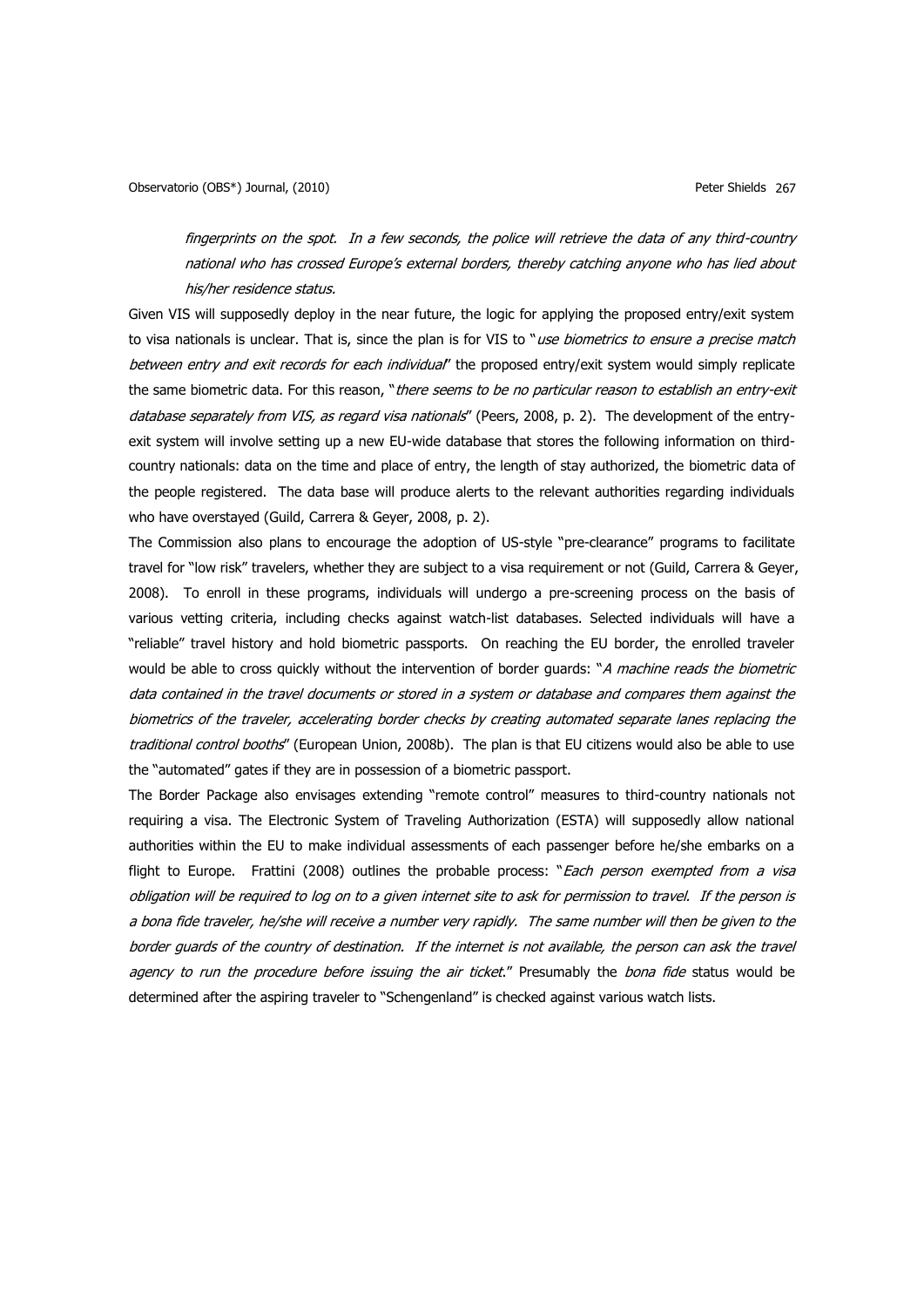#### **The Efficacy of the EU's Two-Pronged Approach**

As the section above indicates, EU authorities have significantly intensified their commitment to a high-tech two-pronged approach to border security in recent years. On one level, they have drawn on ICTs to construct longer, denser and more sophisticated barriers along the EU"s external perimeter. On another level, these authorities have, in different ways, used ICTs to move the locus of border control away from the geopolitical borderline. In this section, I suggest there are good reasons to believe this evolving border architecture is doing little to control identified "border threats." I begin with an evaluation of the efficacy of non port-of-entry initiatives and then move to discuss the effectiveness of those measures and proposals that seek to fortify port-of-entry controls and/or diffuse these controls beyond the EU"s external perimeter.

### Non port-of-entry controls

Estimating the number of migrants who enter the EU illegally is inherently problematic as illicit crossings are very often undocumented and unobserved. It follows that any description of the extent of clandestine border crossing has to rely on certain indirect methods. Figures on border apprehensions are often used as a basis for estimating the extent of unauthorized entries (assuming a presumed ratio of intercepted to total unauthorized entries) (Jandl, 2004, pp. 141-142). Adopting this approach, one study estimated that the number of illicit entries into the EU rose from less than 50,000 in 1993 to more than 400,000 in 1999 (Heckmann & Wunderlich, 2000). Using a similar method, Widgren (2002) calculated that there were 500,000 illicit entries in 2001 (cited in Jandl 2004, p. 150). More recently, Addo (2006) concluded: "Europe has been losing its war on illegal immigration. According to various EU estimates, around a half a million illegal immigrants still enter the European Union annually, even after years [of border control measures]…." Having said this, there is some evidence that the number of clandestine crossings slowed in 2009. Frontex (2009), the EU"s border agency, concludes that this development is due not to enhanced border enforcement but rather to would-be migrants postponing their decision to enter the EU because of the current economic downturn and consequent lack of job opportunities. "Paradoxically," the agency reports, "enhanced border management probably keeps in Member States a number of illegal immigrants who would have otherwise left. Increased border enforcement at external borders represents a clear disincentive to return, given that possible re-entry would be riskier" (p. 4).

Other estimates of illicit border crossings focus on particular areas of the external perimeter. For example, assessing the effects of the EU"s policing and high-tech border work in the Mediterranean, Lutterbeck (2006) notes:

If the number of interceptions is taken as indicator of the actual extent of *irregular immigration*, then it can be noted that as far as Italy is concerned, there has indeed been a decline in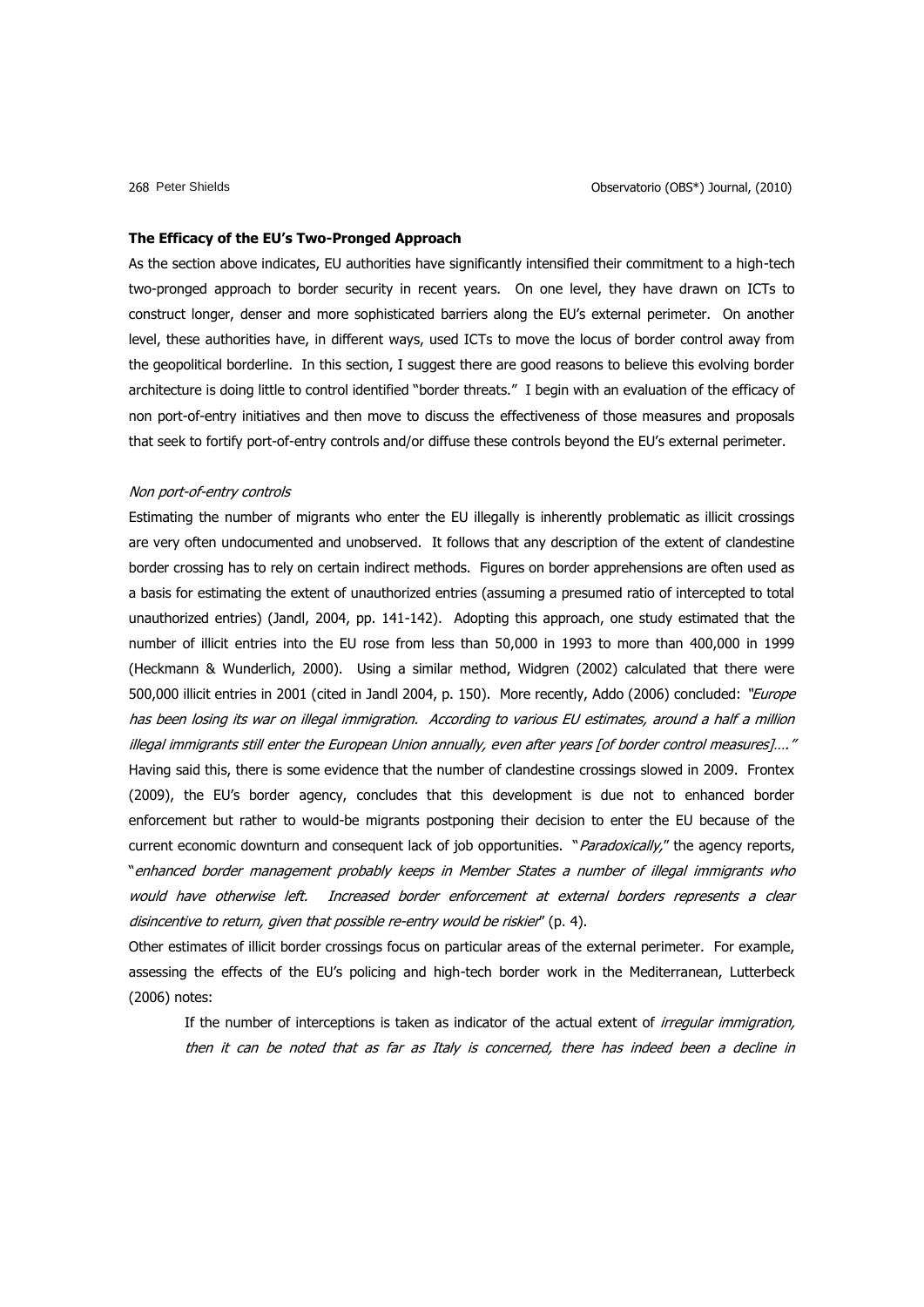apprehensions of undocumented migrants along the country's southern border after 1999...: after the peak of almost 50,000 interceptions was reached in 1999, the figure dropped to about 14,000 by 2004. However, if it is taken into account that almost half of the would-be migrants caught in 1999 were Albanian Kosovars fleeing the crisis in Kosovo, then this decline is much less pronounced. Moreover, one can hardly speak of a sustained downward trend, as still in 2002, almost the same number of undocumented migrants was apprehended as in 1999…. In Spain, on the other hand, no such decline in apprehensions can be observed… the number of would-be immigrants intercepted along the country"s Mediterranean borders has continued to rise unabated since the mid-1990s, without any signs of the trend reversing (p. 74).

Not only is there little evidence that the EU"s campaign to restrict non port-of-entry access has succeeded in deterring illicit border crossings, the intensification of policing and surveillance has fuelled the emergence of increasingly sophisticated human smuggling organizations (De Haas, 2008, p. 1311). This is exemplified by the evolving modes of clandestine migration across the Straits of Otranto. In the early 1990s, when border patrols were relatively lax, migrants used various makeshift boats to make the crossing. However, from the mid-1990s onward, as Italian border patrol activities became increasingly intense, and a growing amount of radars and other high-tech equipment were deployed, would-be migrants turned to Albanian smuggling gangs "which have been operating speedboats - usually extremely fast low-lying rubber dinghies... equipped with two outboard engines - to cross the Straits" (Lutterbeck, 2006, p. 75).

The ramped-up policing and surveillance in the Mediterranean has also diverted migratory flows towards other, typically more dangerous routes. While the Italian authorities finally "plugged" the Straits of Otranto in 2004, "practically in parallel to the dying out of this route, new routes across the Mediterranean towards Italy have emerged.... [I]n particular Sicily…has become the main entry point into Italy.... [B]etween 1998 and 2004, the number of irregular migrants intercepted in Sicily jumped from 848 to some 14,000, or from 0.0 per cent to more than 98 per cent of all apprehensions along Italy's southern borders" (Lutterbeck, 2006, pp. 75-76; see also Leone, 2007; Monzini, 2007). Since many of these would-be migrants are transiting through and sailing from Libya, the Italian government is now supplying the Libyan government with patrol boats and surveillance equipment to patrol its coast (Anon., 2009).

As discussed earlier, a similar diversion effect has been evident along Spain"s southern borders as would-be migrants increasingly eschew the heavily monitored Strait of Gibraltar and instead seek to reach Spain via the Canary Islands. The extension of SIVE to the Canary Islands has resulted in technical and organizational changes on the part of smugglers. As in the case of the Straits of Otranto, smugglers now use faster boats. They also evade the Guarda Civil by arriving in groups of several boats and fanning out when they approach the coast (Carling, 2007b, p. 5). Smugglers have accepted the increased likelihood of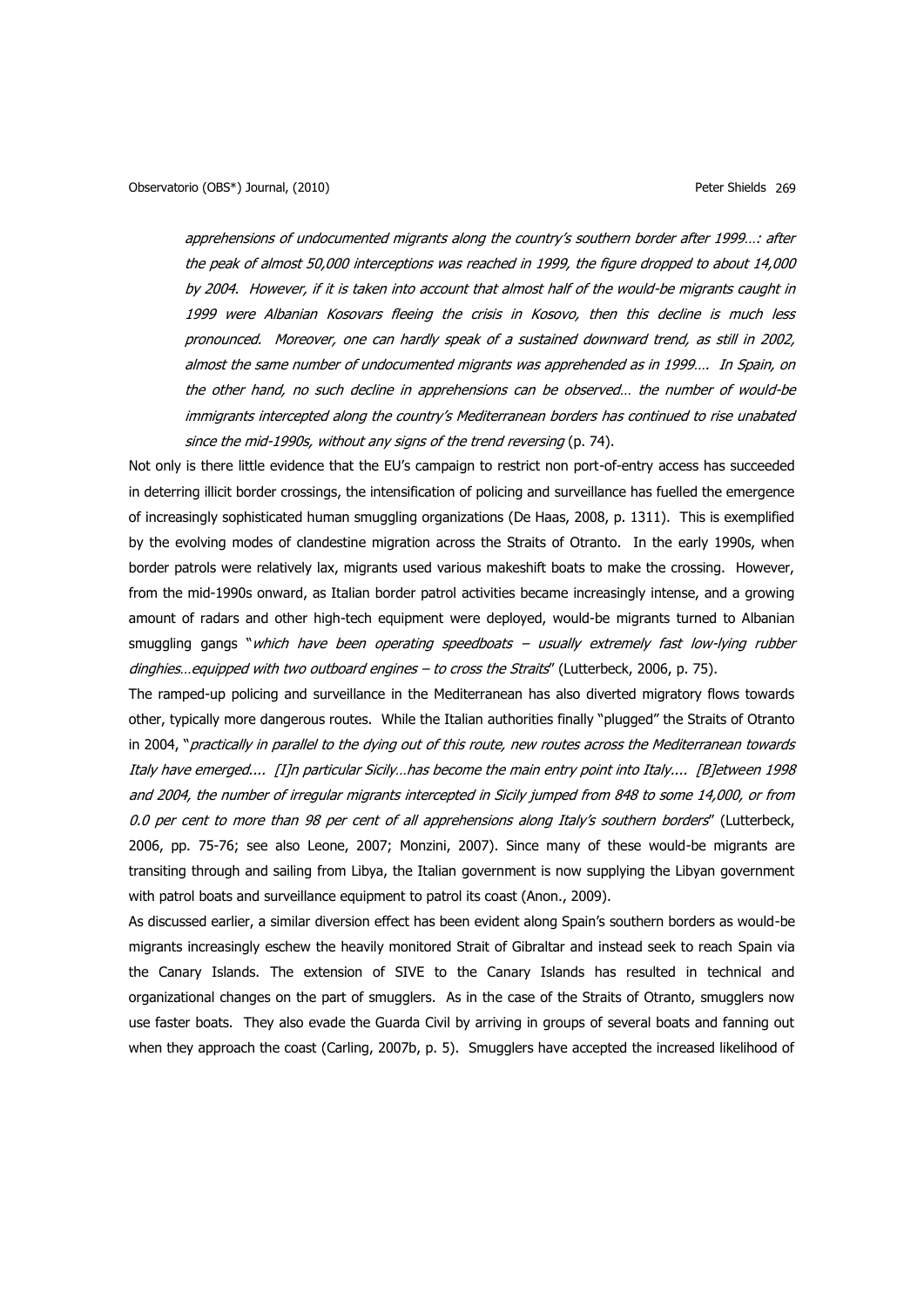being detected and apprehended. As Carling (2007b) observes, this fact changes the nature of the "game":

When it is understood that the boat will be intercepted, different incentives come into play for migrants and smugglers. The migrants being smuggled are increasingly Sub-Saharan Africans who are more difficult for Spanish authorities to return to their countries of origin than is the case with Moroccan migrants. The sub-Saharan Africans thus have less to lose by being apprehended. For the smugglers, sending migrants off on their own means avoiding the risk of arrest. Knowing that the boat will be lost is an incentive to build it cheaply, and not having to carry fuel for the return trip allows space for even more migrants… (p. 5).

Carling raises the critical point that even if SIVE proves effective in apprehending unauthorized migrants this is largely beside the point:

SIVE… is merely one link in the chain that constitutes a migration control strategy…. After being apprehended, migrants must be processed on a case-by-base basis. If they seek asylum, their claims must be evaluated. If the outcome is negative, or if there was no asylum claim in the first place, Spanish authorities must ascertain the migrants" nationality in order to have him or her returned to the country of origin…. Spanish efforts to return to sub-Saharan African transit migrants to Morocco have largely been unsuccessful…. Under Spanish law, migrants can be detained for up to 40 days in reception centers. If they cannot be sent home within this period, they are released. These migrants are issued an expulsion order that bars them from working, but many remain in Spain or other European countries, and some have eventually obtained resident permits due to regularization…. Consequently the merits of SIVE become largely irrelevant (p. 5).

To summarize, the relationship between EU border agencies and clandestine border crossers is characterized by an escalating "dialectic of control" (Giddens, 1985, p. 11). That is, as border agencies deploy ICTs and other resources to detect, identify and block unwanted individuals, many of these individuals develop counterstrategies to work around or undercut these border control efforts. These counterstrategies often draw on or produce what Bommes and Kolb (2002) refer to as "foggy social structures." These social structures (e.g., people smuggling practices and operations) emerge "from efforts by individuals and organizations to avoid the production of knowledge about their activities by making them either unobservable or indeterminable..." (cited in Engbersen & Broeders, 2009, p. 868). In response, authorities point to the production of this "fog" as justification for a new round of "state-of-the-art" border surveillance initiatives that promise to tame the border. Action provokes reaction (see Andreas 2000; Bort, 2002, p. 207; Lutterbeck, 2006; Zielonka, 2002, p.1).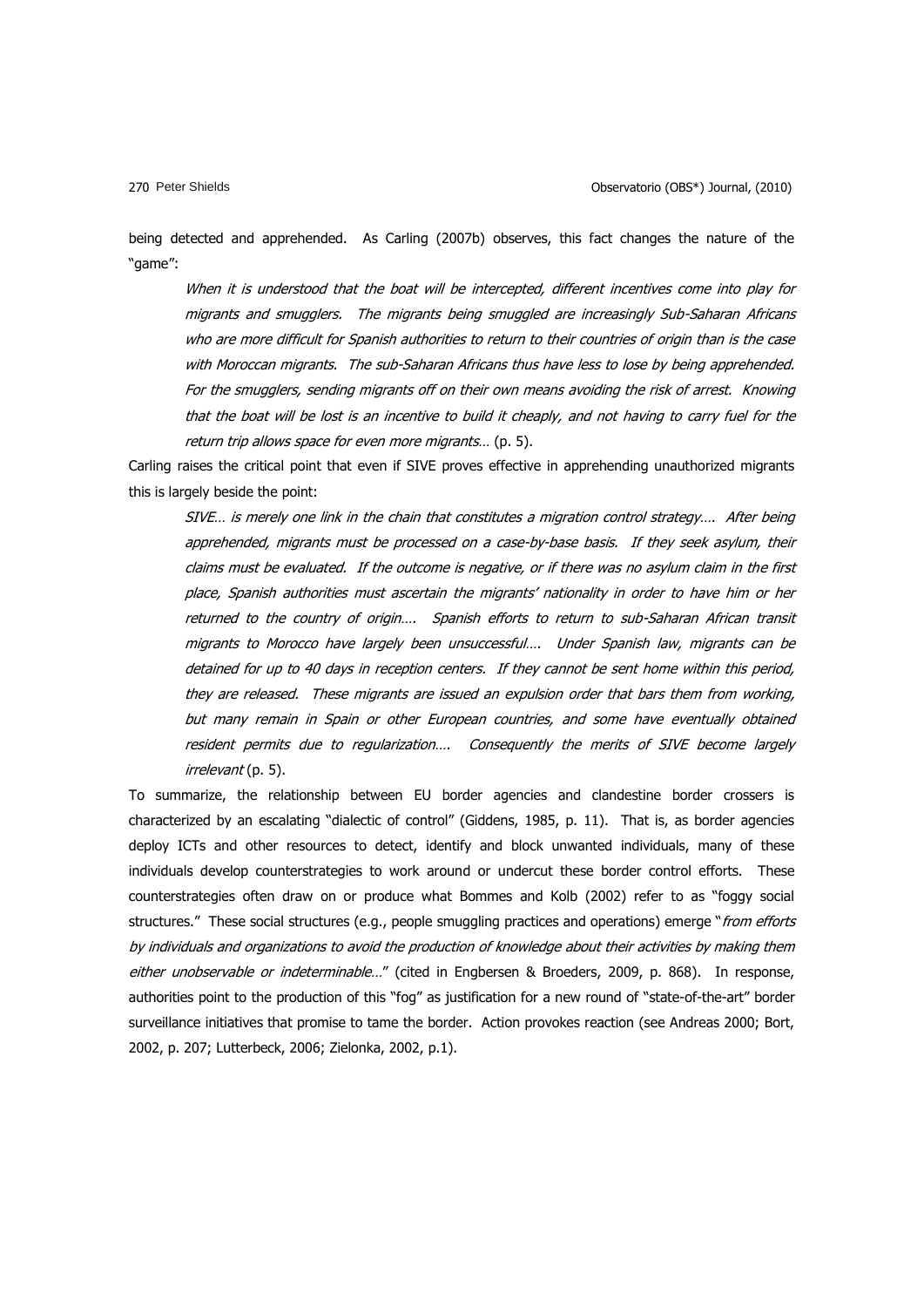## Observatorio (OBS\*) Journal, (2010) Peter Shields 271

It is this dynamic that has led to the EU Commission's call for the development of the EUROSUR system. While we certainly cannot know the outcome for sure, the historical record provides reason to believe the system may do little to stanch the flow of illicit border crossings. At the same time, it may well lead migrants to take more dangerous routes and pay increasingly high prices to people smugglers. The escalating dialectic of control described above is not unique to the EU context. For example, observers of the US government"s high-tech approach to fortifying its border with Mexico provide compelling evidence of the same dynamic (Andreas, 2000; Cornelius, 2006; Payan, 2007; Shields, 2009).

#### Ports-of-entry controls and beyond

If and when the EU's biometric database architecture (e.g., SIS II, VIS, the Commission's proposed entry/exit system) become operational, it should increase the risks for unauthorized immigrants seeking port-of-entry access to the common market zone. The same is true for those travelers who overstay the duration of their visas. Whether the architecture will exclude or expel more of these individuals than before is more open to question. Broeders and Engbersen (2007) tentatively conclude: "One might expect that the larger part of the irregular immigrant population will turn to...the option of avoiding the 'identity routes' of visa and asylum applications when traveling into Europe" (p. 1605). That is, many would-be migrants may turn to the increasingly sophisticated people smuggling organizations that ply their trade in the spaces between ports-of-entry. If this occurs, people smuggling will become more of a "growth industry" than it already is (p. 1605). As for those who overstay, the authors argue that the likely effect of increasingly interoperable databases and restrictive controls on employment will "be an even steeper descent of irregular migration into the underground and an increase of the dependency of illegal aliens on intermediaries (criminal and noncriminal)…." (p. 1605).

EU authorities also highlight the counterterrorism capacities of systems like SIS II, VIS and the proposed entry/exit system. The underlying assumption is that terrorists will be flagged during the course of watchlist checks supported by biometrics. This is a highly problematic assumption. Those who participated in the Madrid bombings had valid visas and were equipped with legitimate residence permits or identification cards. Given their backgrounds, there is no reason to believe SIS II, VIS or the entry/exit system would have flagged these individuals. And since these systems are premised on the fact that sources of insecurity must come from outside the EU, they would have been irrelevant in the case of the London bombing as all four perpetrators were citizens of an EU member country (Baldaccini, 2008, pp. 31-32).

Significant elements of VIS and the Commission's proposed entry/exit system are modeled after the US-VISIT program, the US government"s entry-exit program (Hobbing & Koslowski, 2009). A brief consideration of the performance of the US-VISIT program buttresses the conclusions above. Implemented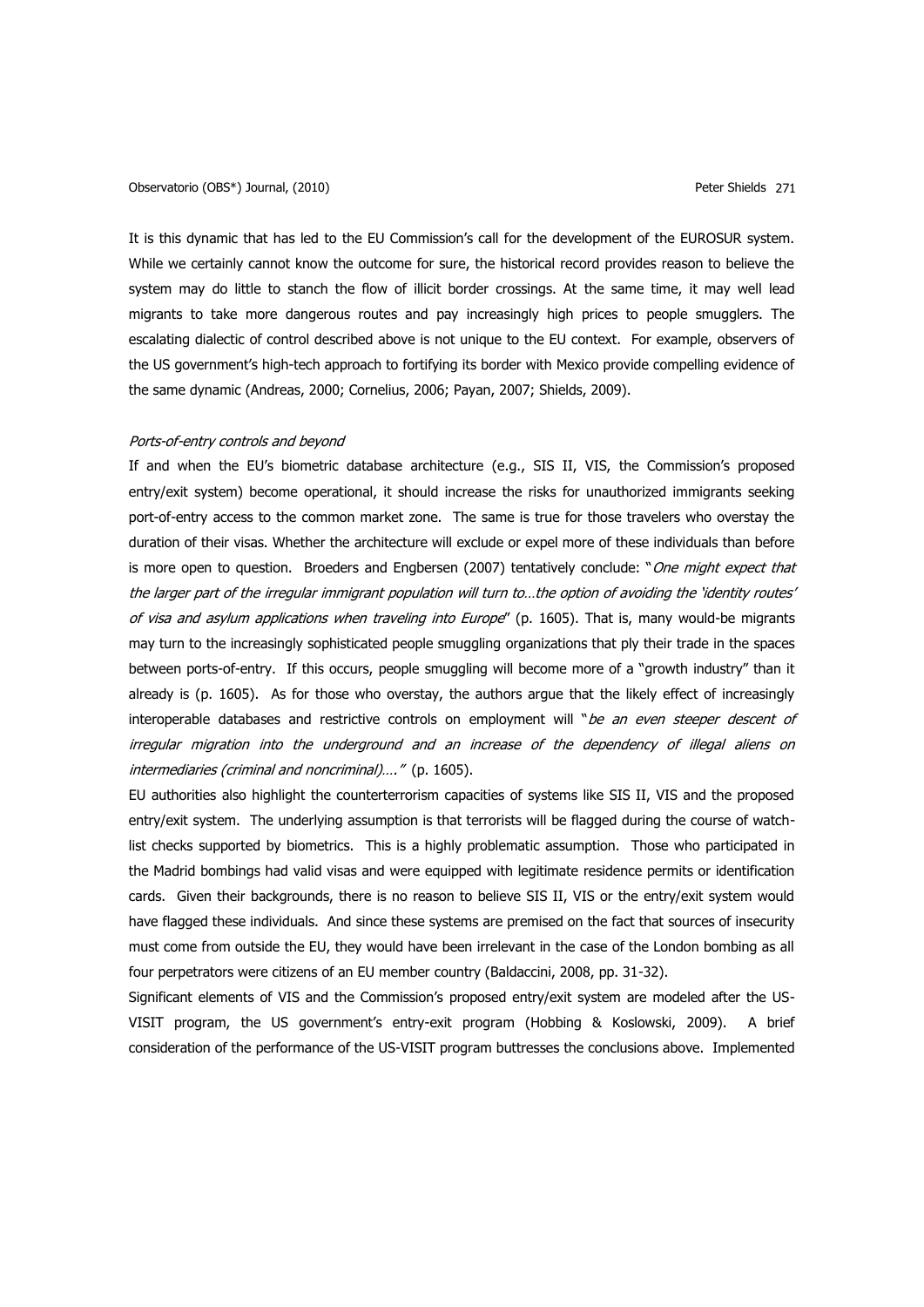in 2004, US-VISIT collects biometric information (i.e., digital photographs and fingerpints) on foreign visa applicants at US consulates. At this stage, applicants' identifiers are compared to listings on government watch lists to identify and weed-out those "high risk" individuals who will not be provided visas (Hobbing & Koslowski, 2009). When approved visitors arrive at US ports-of-entry, officials capture the same biometric information and examine it to ensure the person seeking entry is the same person to whom the visa was issued. At port-of-entry, the US-VISIT also screens non visa-nationals – their passports are scanned, they are checked against watch lists and digital photographs and fingerprints are collected. Their biometric data is also checked against government databases (Hobbing, 2007). At the outset, the goal was also to use US-VISIT to detect overstayers (like VIS and the EU"s proposed entry/exit system); armed with biographical information and biometric identifiers gleaned at the pre-entry and entry stages, the authorities would supposedly be able to pursue the overstayers. Recently, however, Congress chose to deny funding for this exit layer due to financial, legal and technical difficulties associated with the program (Castelli, 2008). By the end of 2005, US-VISIT screening procedures were in place at all 284 air, land and sea ports-of-entry in the US. By early 2008, the program had collected biometric data and other information on more than 113 million travelers entering the country (Hobbing & Koslowski, 2009).

Commenting on the US-VISIT program, Koslowski (2006b) argues: "It is doubtful that 'established terrorists" known to intelligence agencies will willingly provide the biographical and biometric data that may lead to their apprehension, while "potential terrorists" who have no criminal record and minimal contacts with terrorist organizations will not generate a hit on the watch lists that are checked by US-VISIT..." (p. 5). The fact of the matter is the US-VISIT program would not have caught the perpetrators of the 9/11 attacks  $-$  all of whom entered the US with valid passports and visas. Most had no criminal record of any sort  $$ background checks would have turned up negative because most were not suspect lists. As Steve Fischel, a senior US Consular official, puts it: "There's absolutely no way any highly educated, experienced consular official would have denied those visas in light of the known facts. They didn"t break the pattern in any way. There is nothing that set them aside from legitimate, qualified travelers" (quoted in Alden, 2008, p. 104). To date, the US Department of Homeland Security has still to announce that US-VISIT has stopped a single suspected terrorist from entering the country (Hobbing & Koslowski, 2009).

### **Human Costs and Unequal Mobilities**

The EU's "hardening" of the external perimeter has indirectly contributed to the production of significant human costs. For example, the ongoing "fortification, militarization and informatization" (Van der Ploeg, 2006, p. 178) of the EU"s southern border has funneled unauthorized migrants to increasingly dangerous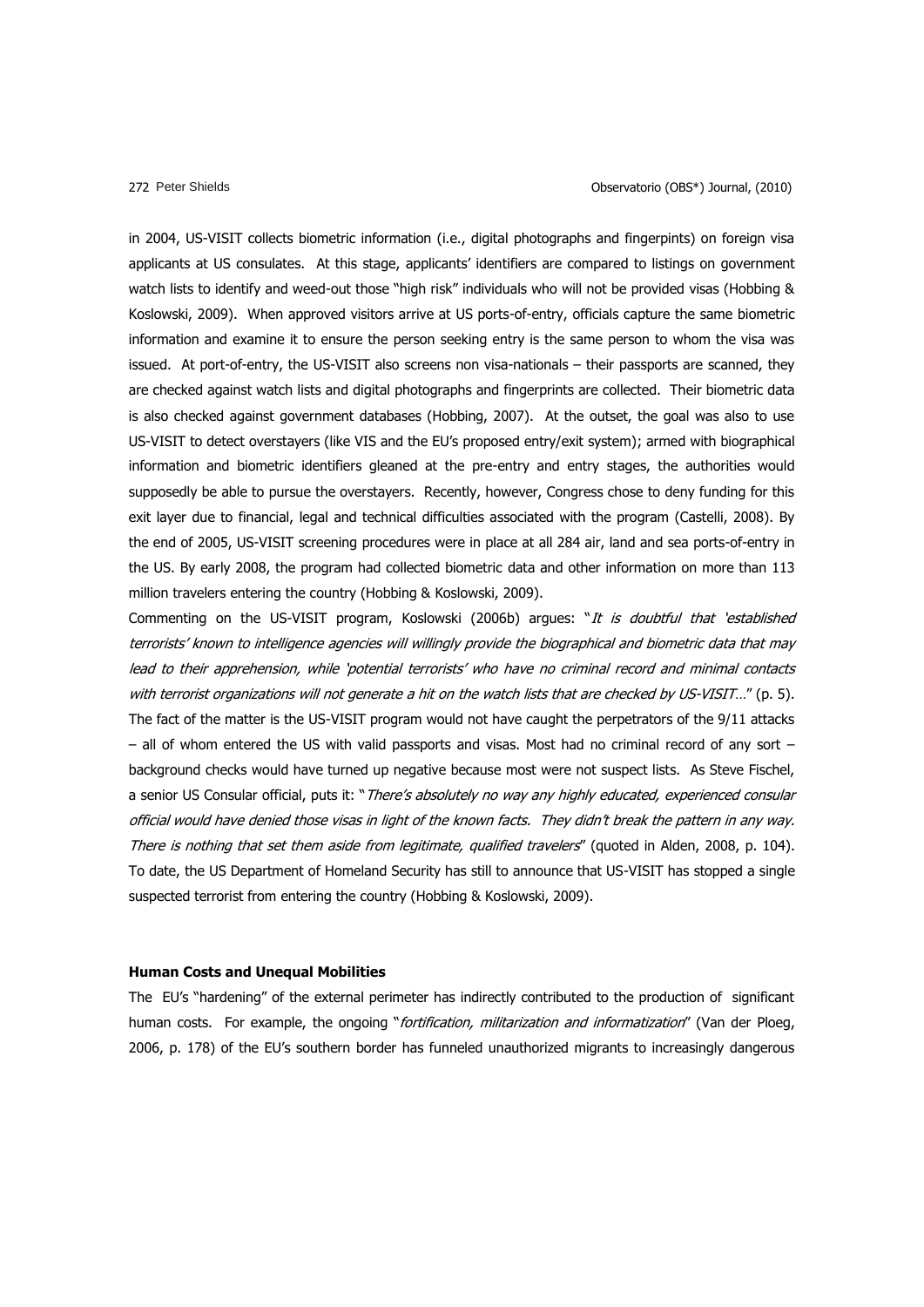parts of the perimeter. As a result, many migrants have died while trying to enter the EU. Figures on the number of deaths are incomplete as an unknown number of corpses are never found. Typically, estimates are based on press reports and reports from private or public sector organizations working in the field of immigration. Spijkerboer (2007) notes that during the 1990s, when sea patrols in the Straits of Otranto increased, the number of migrant deaths also increased: "To make interception at sea by the authorities more difficult, departures were arranged for when weather conditions would be particularly bad, especially during winter. The practice of unloading passengers into the sea without lifejackets near the cost began as an attempt to evade apprehension…. This led to a large increase in the number of accidents…people being mangled by propellers and drowning" (p. 134). A Spanish rights organization estimates that some 4,000 people drowned in the Strait of Gibraltar between 1990 and 2003 (De Haas, 2008). Looking at the entire external perimeter, United for Intercultural Action (2009) reports that between 1993 and 2009 more than 13,000 deaths have been associated with the building of "Fortress Europe." The agency argues that most of the documented deaths "occur between Africa and Spain...around Malta and on the way to Italy. Many people drown in the sea before arriving on European shores." The organization concludes: "These deaths can be put down to border militarization, asylum laws, detention policies, deportations and carrier sanctions. They are linked to the carrying out of decisions taken on [the] highest political level: the Schengen Treaty…and EU border control programs."

According to the EU Commission one justification for the proposed EUROSUR program is that it will "reduce the death toll of illegal immigrants" (Commission of the European Communities, 2008). The evidence cited above suggests that more surveillance and monitoring at the external perimeter may do little to curb the number of deaths. Indeed, by pushing would-migrants toward more dangerous routes and practices, the program may increase the likelihood of death for many. Moreover, the problem may be compounded by the diversion effects of SIS II, VIS and the Commission"s proposed entry/exit system. As noted above, these measures may well push many migrants to join the ranks of those opting to enter the EU somewhere between ports-of-entry.

The Commission"s claim that EUROSUR will reduce the migrant death toll is largely based on the notion that the proposed surveillance system will deter unauthorized entry. This proposition assumes migrants" decisions are based on a straightforward cost-benefit analysis and therefore increasing the individual cost or difficulty of clandestine border crossing will lead to a reduction in border-crossing attempts. This assumption is probably flawed. As Hernandez-Carretero (2009) puts it:

One possible explanation why migrants may not be discouraged by…border enforcement would be that they do not make migration decisions on the basis of risk assessments. For example, believing that all is determined by a divine will may…make the notion of risk irrelevant and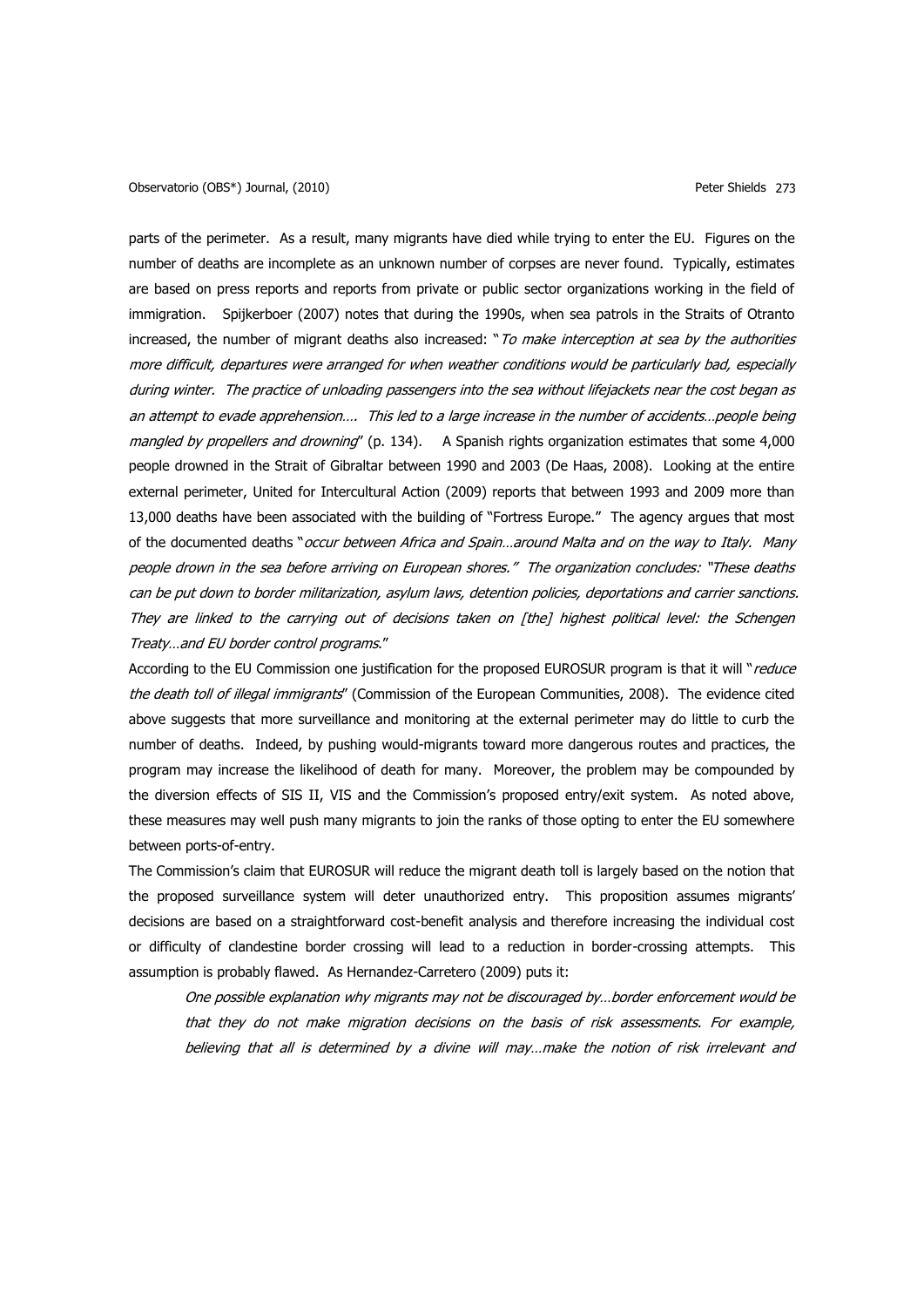perhaps lead people to downplay the consequences of their own choices. An alternative explanation would be that even though risk assessments are part of migration decisions, migrants might sometimes consider the risks worth taking in light of the available alternatives: many of my informants explained that while they recognized that unauthorized migration to Europe by sea was an enterprise fraught with risks, they were willing to confront them in order to seek overcoming socioeconomic stagnation that characterized their life in Senegal (p. 9).

Cornelius and Salehyan (2007) arrive at similar conclusions regarding Mexican migration to the US. Since 1993, repeated efforts at fortifying the US-Mexico border (by deploying more manpower, surveillance technologies and fences) have increased the physical risk and the financial cost of unauthorized immigration. Yet, as in the case of the EU, tougher border controls have had remarkably little influence on the propensity to migrate illegally to the US. After surveying hundreds of returned and first-time migrants, the authors conclude that the perceptions of danger and/or difficulty of crossing the border clandestinely are far outweighed by economic and family-related incentives to migrate.

While the "hardening" of the EU's border security approach is intended to block cross-border mobility, the effort to "offshore" port-of-entry border controls is designed to preemptively deny the mobility of some while facilitating the cross-border movement of others. The resulting system is one of highly unequal access to the EU. The EU"s visa regime plays a particularly important role in this system. Non-visa nationals, who come mostly from predominantly rich, white countries, are regarded as "low risk" and desirable. These travelers encounter the EU border for the first time at check-points on the external perimeter. At these locations, border officials have the discretion of choosing which travelers may be inspected more closely. By contrast, the visa obligation denotes suspicion, mistrust and fear towards all nationals from the "black listed" countries (countries whose populations are primarily poor, black and/or Muslim). A traveler from these countries must negotiate various obstacles to obtain a visa (e.g., travel to the consulate; queue, possibly for hours; undergo database checks and face-to-face interviews; demonstrate adequate financial resources to sustain a visit to the EU). The issuing consulate or embassy can deny visa applications without providing an explanation (Neumayer, 2006, p. 79). When an individual is granted a visa, this can be considered "… as an exception to the exclusion. It is a reestablishment of confidence in an individual notwithstanding that his or her country of nationality is one which as a whole has been designated suspect (Bigo & Guild, 2005, p. 236). Of course, this may not prevent the visa holder from being subject to further scrutiny when he or she arrives at border checkpoints (Pallitto & Heyman, 2008, p. 319).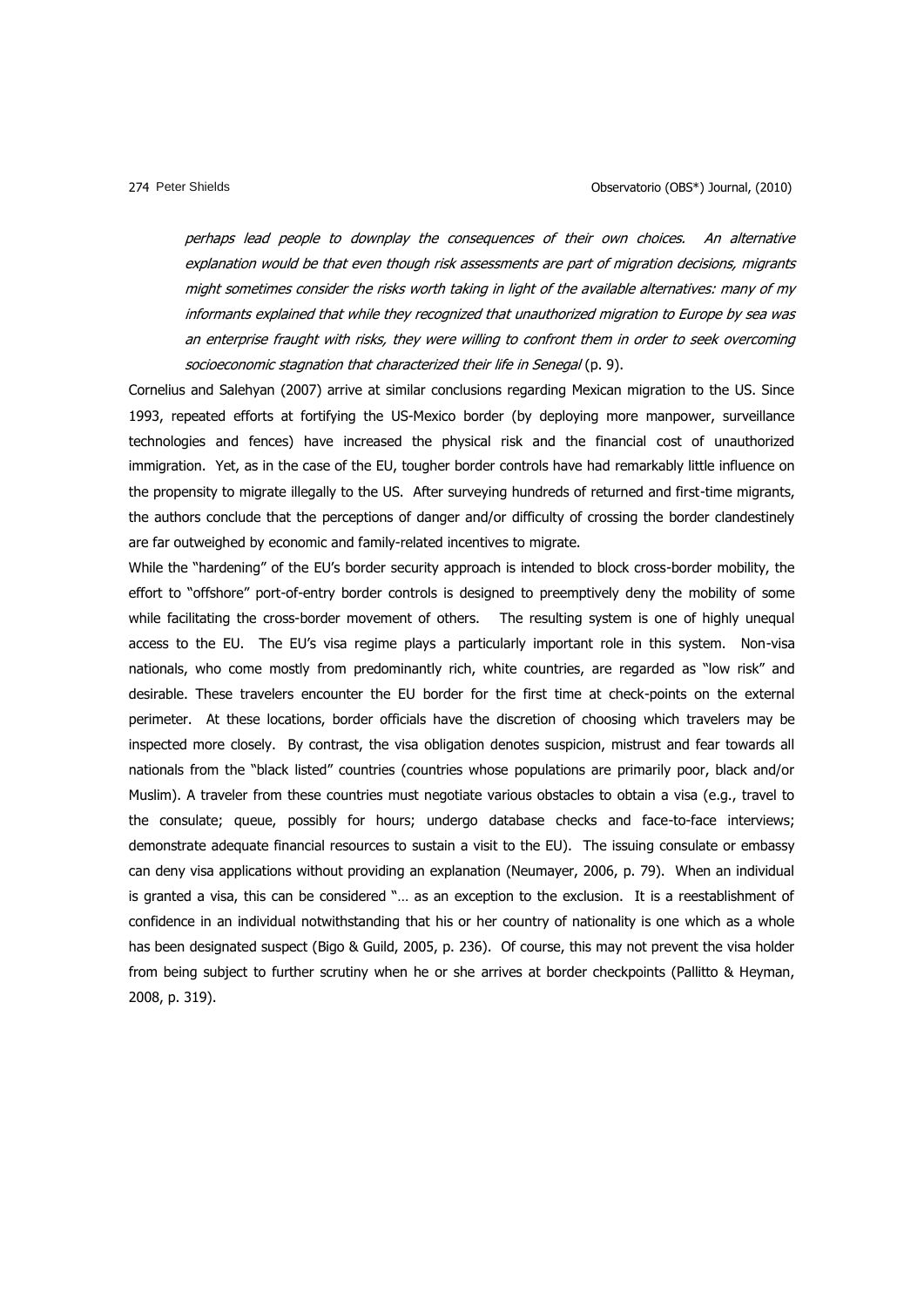In essence, the EU"s visa regime is heavily weighted against members of particular races and religions, and the economically challenged; their mobility is either blocked or it is much slower and more arduous relative to the mobility experience of non-visa nationals. With respect to those who are blocked, Bigo (2005) asks:

So, what about all those people who are prisoners of the local and cannot benefit from the timespace compression of the world because they are too poor to be good tourists? What about the desire of the so-called third country nationals to visit Europe and the world? They are considered a threat, as potential immigrants, even if they do not envisage staying and have their own life in their own country of origin (p. 63).

The soon-to-be deployed VIS program may well reinforce the inequalities associated with the EU's visa regime. The program only applies to nationals of "black list" countries (Hobbing, 2007), taking for granted the highly suspect "paradigm of suspicion" (Shamir, 2005) that underpins this regime. The program is simply intended to enhance the sorting and blocking functions of the visa regime; it seeks to ensure that those deemed "unwanted" are not able to work around the system by means of document fraud or "visa shopping", for example.

If implemented, the EU Commission's Border Package would impact the EU's border management regime in at least two ways. First, ICT-based border surveillance would extend to all travelers to the EU. For example, under the proposed entry/exit system non-visa nationals as wells visa nationals would be required to provide biometric data at EU ports-of-entry. Moreover, the planned Electronic System of Travel Authorization System would mandate that non-visa nationals log on to a given internet site to ask for permission to travel to the EU.

Second, the implementation of the Commission's proposed pre-inspection systems or "registered travel programs" for "low risk" travelers may lead to the increasingly differential treatment of travelers as they move within a growing network of border checkpoints. As noted earlier, the criteria for labeling someone "low risk" in these programs would include factors such as a reliable travel history (mainly no previous overstays), evidence of sufficient financial means, holding a biometric passport containing fingerprints, and successful visa applications. As this list makes clear, only those third-country nationals who have previously travelled to the EU and stayed for a while would be eligible to enroll in these voluntary programs: "There is no obvious way in which a third country national who has never been to the EU could obtain that status" (Guild, Carrera & Geyer, 2008, p. 2).

A brief examination of the US experience with voluntary pre-inspections programs sheds light on how these systems can generate stratified mobility patterns. First implemented in the mid-1990s, the US government"s Secure Electronic Networks for Travelers" Rapid Inspection Program (SENTRI) permits enrolled automobile drivers to use dedicated commuter lanes that bypass the normal inspection process. To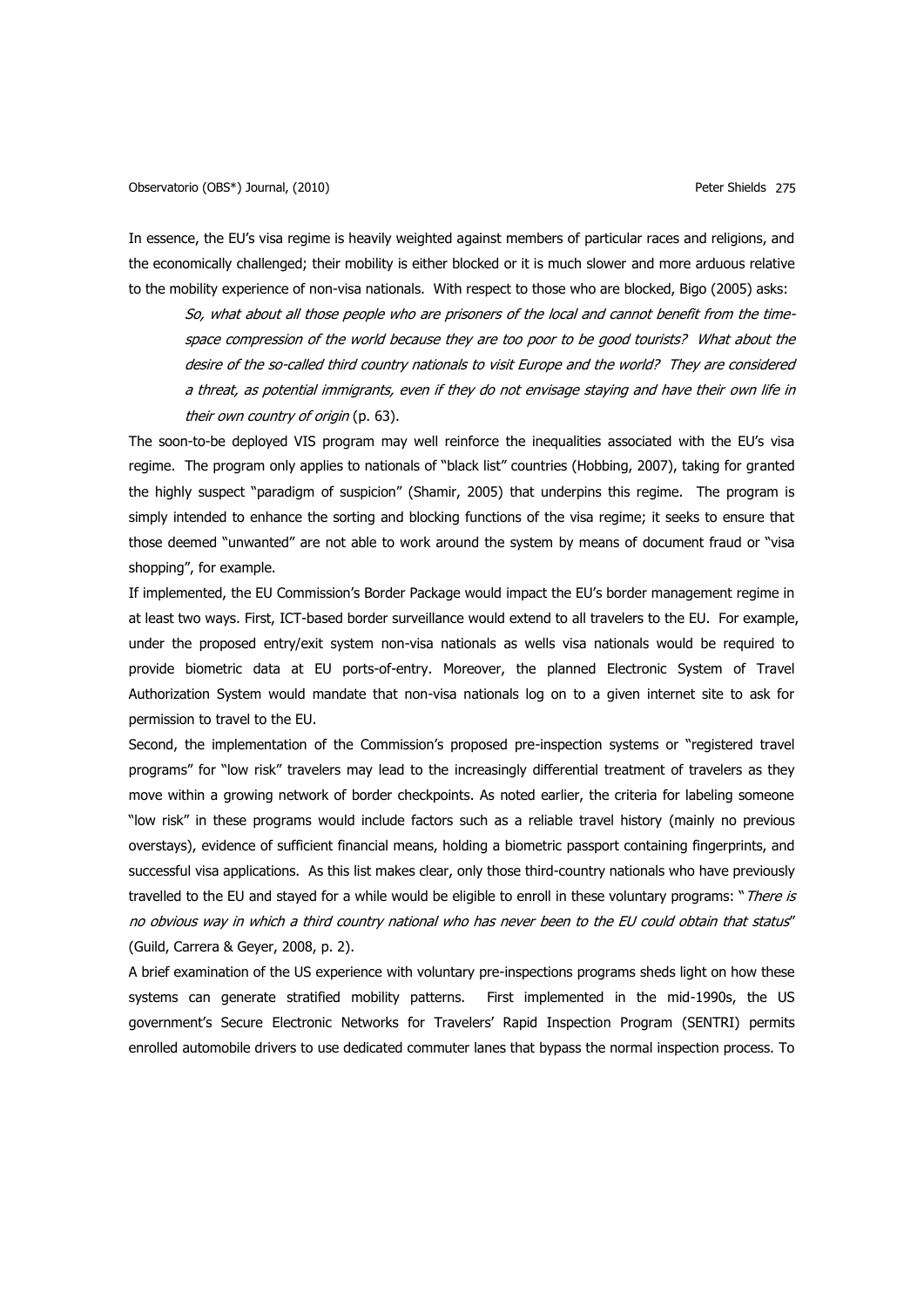enroll, applicants submit to an extensive law enforcement interview and background check. They also pay significant application fees (up to \$400 at the US-Mexico border) (Pallitto & Heyman, 2008, p. 322). A digital copy of the applicants" fingerprints is taken and, along with their biographical information, checked against an array of criminal and terrorist watch-list databases. Those who conform to the "low risk" profile use a radio frequency identification card to pass through checkpoints without stopping for inspection. SENTRI is in use at various US-Mexico border crossings and there is a similar program, NEXUS, on the US-Canadian border. The US and Canada have also deployed a NEXUS program for air travelers. Aimed at frequent cross-border business travelers, the program allows pre-screened travelers to be processed with little or no delay. This version of NEXUS adds a further biometric layer of surveillance by requiring participants to undergo iris scans at self-serve kiosks to verify their identity (Shields, 2009; Sparke, 2006). The mobility effects of these pre-clearance systems are clear: "Only border crossers who pay substantial fees and have significant positive contacts with the state qualify for this opportunity for "freer" movement" (Pallitto & Heyman, 2008, p. 323). International mobility is swift and untroubling for those frequent border crossers willing to subject themselves to background checks and pay the fee to acquire membership in the fast lane. This inequality is often graphically visible: "while other vehicles wait in line, perhaps for hours, [SENTRI] travelers speed past in a minute or less" (Pallitto & Heyman, 2008, p. 323). In essence, pre-inspection provides the enrolled travelers with *de facto* entitlement to a smooth border-crossing experience. By contrast, border mobility is slower and more restrictive for those who are unwilling or unable to join these "kinetic elites" (Pallito & Heyman, 2008, p. 13). At least in the case of the NEXUS air program, the mobility inequalities produced tend to reflect and reproduce class inequalities: "Those not registered (and not biometrically recognized) are designated as greater risks and their freedom of movement is therefore restricted. This form of classification self-selects for class status as well, because those who travel by airline on a regular basis are likely to be business travelers or others with greater financial means; thus, freedom of movement and freedom from suspicion will be conferred more often on higher-income, rather than lower income persons" (Pallitto & Heyman, 2008, p. 324; see also Sparke, 2006).

In short, the EU is in the process of constructing what Walters (2006) refers to as a "firewall" around its "zone of prosperity." While elements of this firewall are designed to seal off the spaces between ports-ofentry, other elements (e.g., the visa regime) seek to distinguish between "trusted" and "treacherous" mobilities (Curry, 2004). Currently, the result of this two-pronged approach is a system of highly unequal access to the EU, one that reinforces race-, religion- and class-based inequalities. The implementation of VIS and the various ICT-based programs proposed by the Commission could produce an increasingly stratified pattern of mobility ranging from the relatively small number of highly privileged individuals who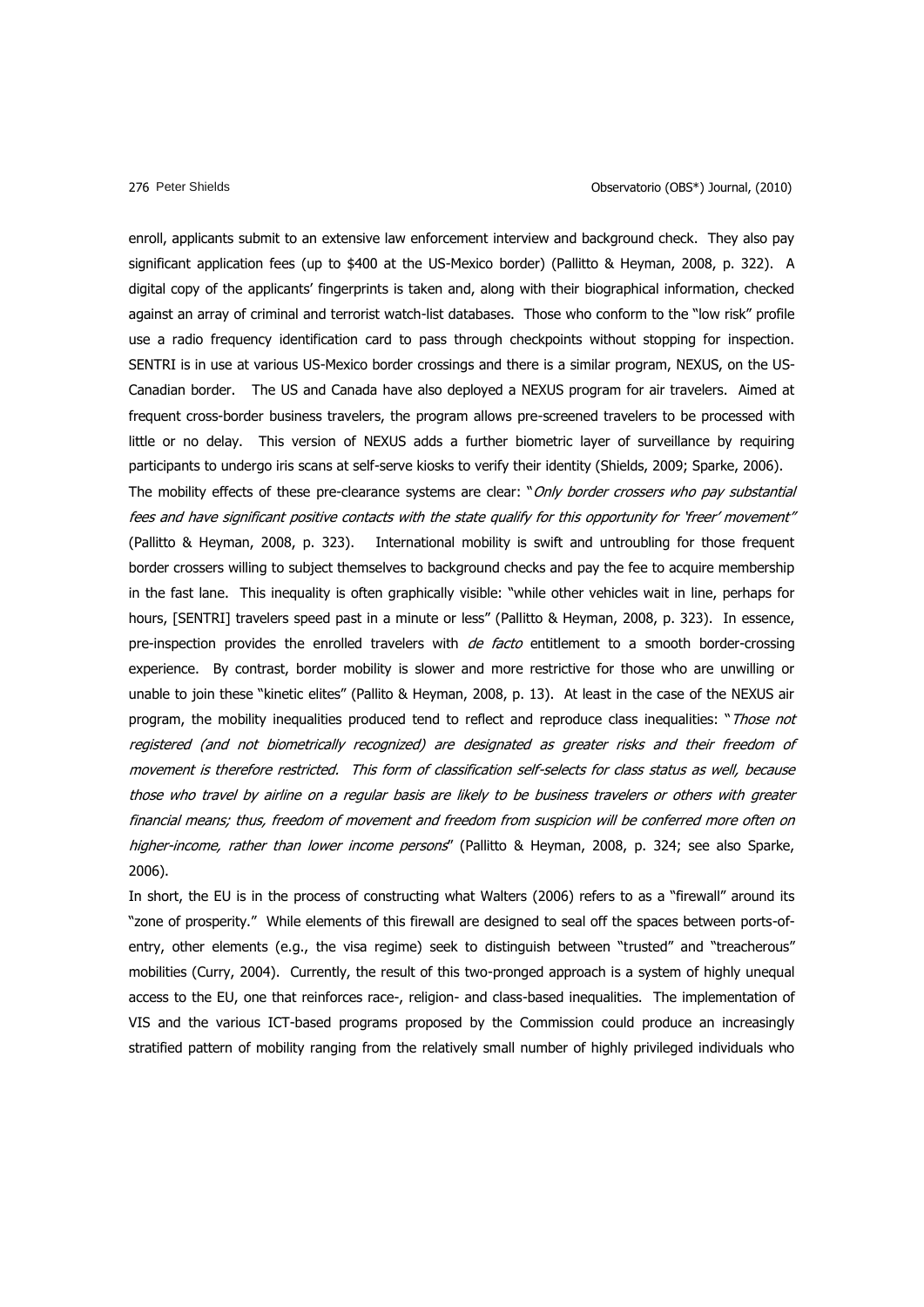Observatorio (OBS\*) Journal, (2010) Peter Shields 277

have been pre-cleared to speed across borders to those who must visit a foreign consulate to demonstrate they deserve to be classified as a trusted traveler to those who risk their lives in small overcrowded boats attempting to cross the Mediterranean Sea while trying to elude the latest form of electronic surveillance.

## **Conclusion**

The dream that the EU"s external perimeter can be controlled through a high-tech two-pronged strategy that yields "total information awareness" appears flawed and dangerous. The proliferation of ICT-based border initiatives has not enhanced the capacity of the authorities to reduce the flow of undocumented migrants nor does it seem to hold much promise in thwarting the entrance of non EU-based terrorists. These initiatives have, however, succeeded in creating significant resistance. In doing so, they have "served to highlight the extent to which control is never simple or one-dimensional. Just as more information can often mean less knowledge...more control can also often mean less. More intensive control fosters a more intensive search for ways to avoid it" (Mulgan, 1991, p. 4). While the stated aim of reducing illicit cross-border flows may not have been achieved, the human cost of the EU"s technologycentered approach to taming the border falls unequally on those individuals and populations that have become the object of deep suspicion. Some of the EU"s technical "fixes" have been complicit in driving clandestine border crossers to more dangerous routes and modes travel, increasing the probability of injury or death.

The EU"s high-tech border work has not worked as advertised because it addresses the symptoms rather than the causes of very separate problems, namely undocumented migration, terrorism and forms of organized crime such as illicit drug trafficking. More specifically, the EU's two-pronged approach is concerned only with deterring or interdicting "undesirable" cross-border flows. There is little serious interest in identifying and confronting the distinct forces responsible for generating and channeling these flows. These forces include the supply-push/demand-pull dynamics that propel the flow of undocumented migrants, the root causes of terrorism and the factors that fuel the demand for illicit drugs. In short, these problems have different origins, involve different processes and, therefore, require different strategies. Ignoring this fact, the EU authorities conflate the perceived threats of immigration, terrorism and crimes like drug trafficking. One upshot of this is that recent ICT-related border initiatives actually contribute to the symptoms they are supposed to resolve. For example, people-smuggling networks have become increasingly sophisticated in response to recent border surveillance programs. Moreover, there is the possibility that non EU-based terrorists may use these enhanced networks and techniques to enter the EU at some point in the future.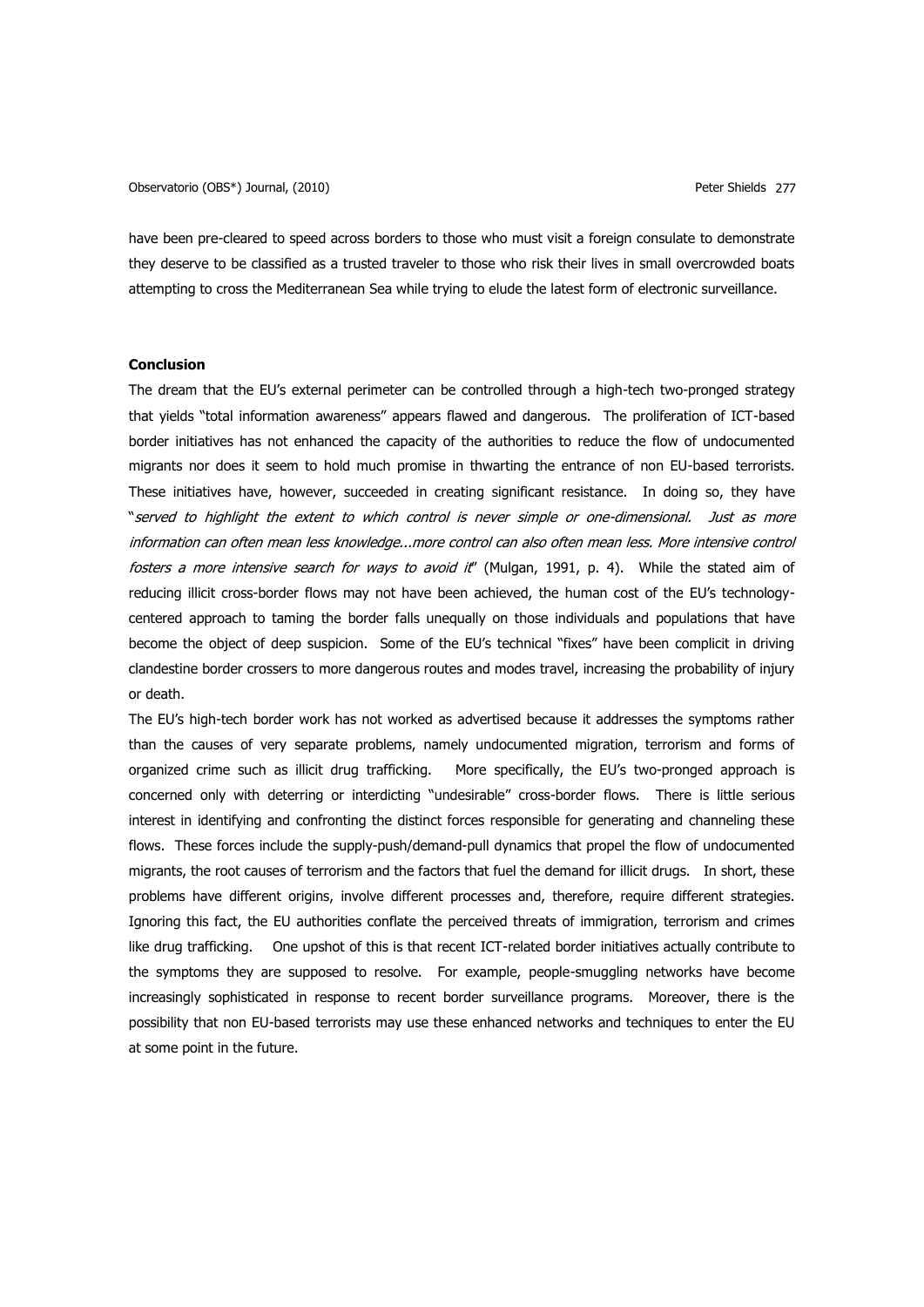Despite its failure to "secure" the perimeter, the effort to simultaneously "harden" and externalize the border may well be a political success. Regardless of actual efficacy, the promotion of expensive and high profile "state-of-the-art" technology initiatives serves to demonstrate the government's strong moral resolve and commitment to those segments of the public who are concerned about various "external threats." AS Bigo (2002) argues, "the proliferation of border controls, the repression of foreigners, and so on, has less to do with protection than with a political attempt to reassure certain segments of the electorate longing for evidence of concrete measures taken to ensure safety" (p.2). Advocacy of technology "fixes" also taps into the almost religious notion, particularly prevalent in the West, that technology, understood as an unalloyed positive and transcendent force, is capable of solving almost any problem (Andrejevic, 2007, p. 17; Lyon, 2003, p. 85).

Heavy reliance on a technical solution to border control also plays well with most policy makers, government agencies and industry contractors – the proliferation of ICT-based border security initiatives expands agency remits and budgets and generates lucrative government contracts. Indeed, many of these actors have every incentive to play up or exaggerate the risks posed by infiltration from "the outside" (Bigo & Guild, 2005, p. 258). This discourse helps create unease and social anxiety that the ICT-based border initiatives are then meant to mollify. At the same time, embracing "technology fixes" deflects attention from the need for serious reflection on the adequacy of current approaches in policy domains such as immigration control, foreign policy and drug policy. Consequently, the status quo and the institutional interests that benefit from it are reinforced – no far-reaching reform is required. To paraphrase the eminent communication policy expert, William Melody (1973, p. 170), the persistence of technology determinism among policy makers and bureaucrats has a devastating effect because it narrows the scope of public policy making to encompass only changes within the established institutional structure.

## **References**

Aas, K. F. (2005). 'Getting ahead of the game': Border technologies and the changing space of governance. In E. Zureik & M.B. Salter (Eds.), Global surveillance and policing: Borders, security, identity (pp. 194-214). Portland, OR: Willan Publishing.

Addo, A. (2006, September 22). Porous policies: Illegal immigration in Europe. Harvard International Review. Retrieved December 27, 2009 from

<http://www.allbusiness.com/public-administration/national-security-international/4009250-1.html>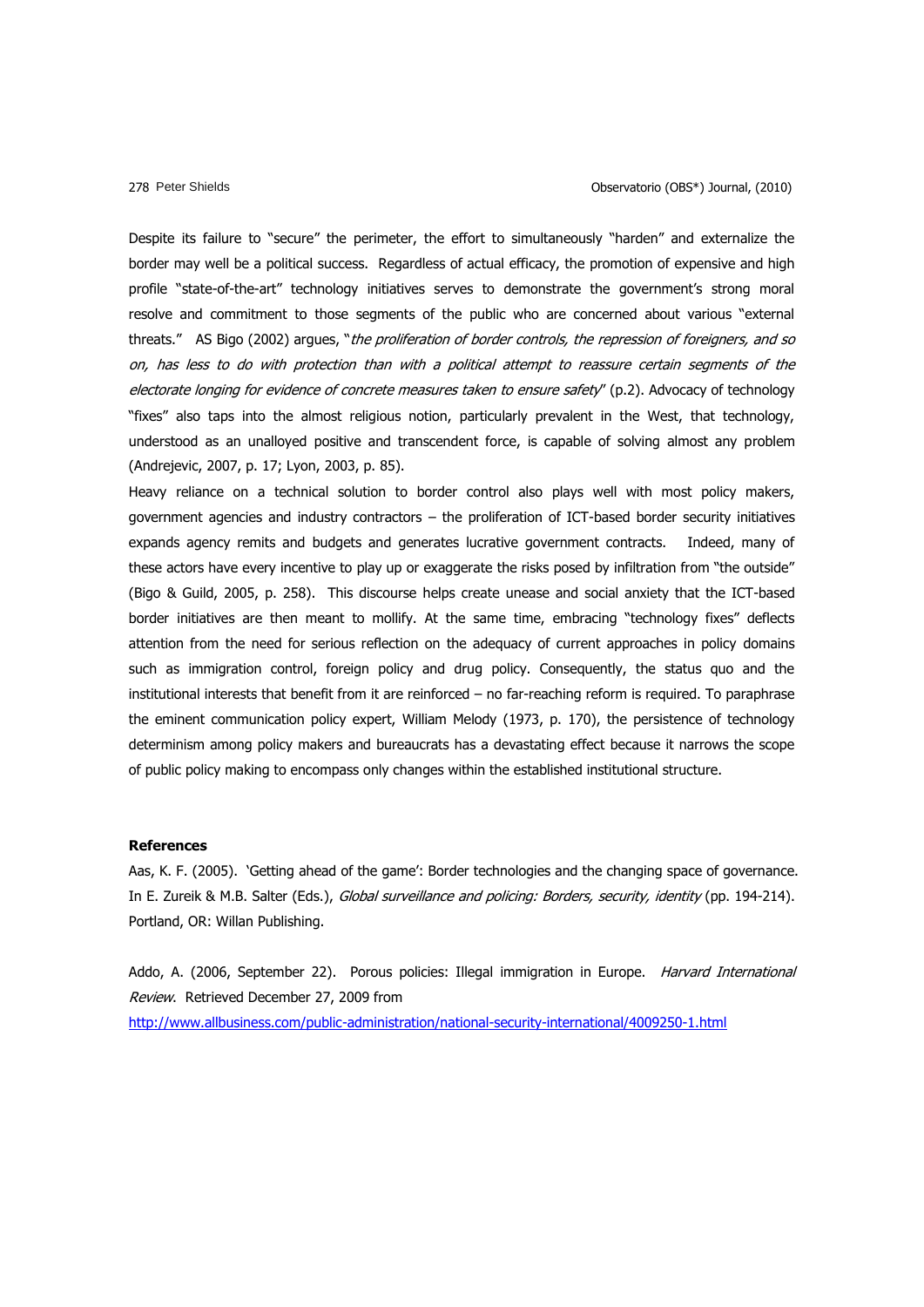Albahari, M. (2006). Death and the moral state: Making borders and sovereignty at the southern edges of Europe (Working Paper No. 136). University of California, San Diego: The Center for Comparative Immigration Studies.

Alden, E. (2008). The closing of the American border: Terrorism, immigration and security since 9/11. New York: HarperCollins.

Alscher, S. (2005). Knocking at the doors of "Fortress Europe": Migration and border control in southern Spain and Poland (Working Paper No. 126). University of California, San Diego: The Center for Comparative Immigration Studies.

Andreas, P. (2000). Border games: Policing the U.S.-Mexico divide. Ithaca, NY: Cornell University Press.

Andreas, P. (2003). Redrawing the line: Borders and security in the  $21<sup>st</sup>$  century. *International Security*, 28(2), 78-112.

Andreas, P., & Nadelmann, E. (2006). Policing the globe: Criminalization and crime control in international relations. New York, NY: Oxford University Press.

Andrejevic, M. (2007). Ispy: Surveillance and power in the interactive era. Lawrence, KS: University Press of Kansas.

Anon. (2009, March 23). Italy: Thousand of migrants expelled this year. Monitoring European Police! Retrieved May, 17, 2009 from [http://euro-police.noblogs.org/post/2009/03/23/italy-thousands-of](http://euro-police.noblogs.org/post/2009/03/23/italy-thousands-of-immigrants-expelled-this-year)[immigrants-expelled-this-year](http://euro-police.noblogs.org/post/2009/03/23/italy-thousands-of-immigrants-expelled-this-year)

Baldaccini, A. (2008). Counter-terrorism and the EU strategy for border security: Framing suspects with biometric documents and databases. European Journal of Migration and Law, 10(1), 31-49.

Balzacq, T. (2008). The policy tools of securitization: Information exchange, EU foreign and interior policies. Journal of Common Market Studies, 46 (1), 75-100.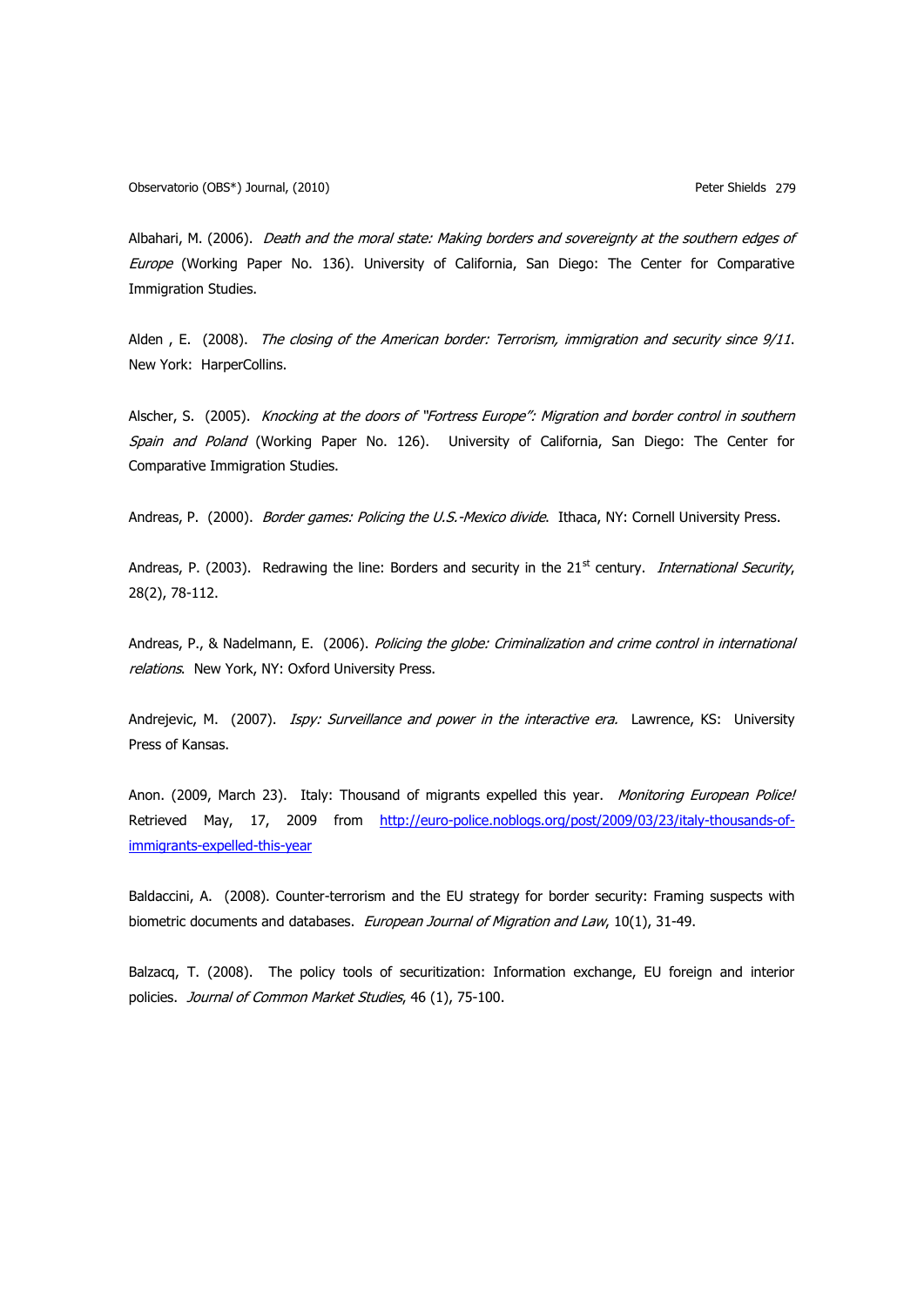Bigo, D. (1994). The European internal security field: Stakes and rivalries in a newly developing area of police intervention. In M. Anderson & M. den Boer (Eds.), Policing across national boundaries (pp. 161-173). London, UK: Pinter.

Bigo, D. (2002). To reassure, and protect, after September 11. Retrieved May 25, 2009 from [http://www.ssrc.org/sept11/essays/bigo\\_text\\_only.htm](http://www.ssrc.org/sept11/essays/bigo_text_only.htm)

Bigo, D. (2005). Frontier controls in the European Union: Who is in control? In D. Bigo & E. Guild (Eds.), Controlling frontiers: Free movement into and within Europe (pp. 49-99). Aldershot, UK: Ashgate.

Bigo, D., & Guild, E. (2005). Policing at a distance: Schengen visa policies. In D. Bigo & E. Guild (Eds.), Controlling frontiers: Free movement into and within Europe (pp. 233-263). Aldershot, UK: Ashgate.

Bommes, M., & Kolb, H. (2002). Foggy social structures in a knowledge-based society - irregular migration, informal economy and the political system. Unpublished paper, University of Osnabruck.

Bort, E. (2002). Illegal migration and cross-border crime. In J. Zielonka (Ed.), Europe unbound: enlarging and reshaping the boundaries of the European Union (191-212). London, UK: Routledge.

Broeders, D. (2007). The new digital borders of Europe: EU databases and the surveillance of irregular migrants. International Sociology, 22(1), 71-92.

Broeders, D., & Engbersen, G. (2007). The fight against illegal migration: Identification policies and immigrant's counterstrategies. American Behavioral Scientist, 50(12), 1592-1609.

Carling, J. (2007a). Migration control and migrant fatalities at the Spanish-African borders. The International Migration Review, 41(2), 316-343.

Carling, J. (2007b). The merits and limitations of Spain's high-tech border control. Washington DC: Migration Policy Institute. Retrieved May 15, 2009, from <http://www.migrationinformation.org/Feature/display.cfm?id=605>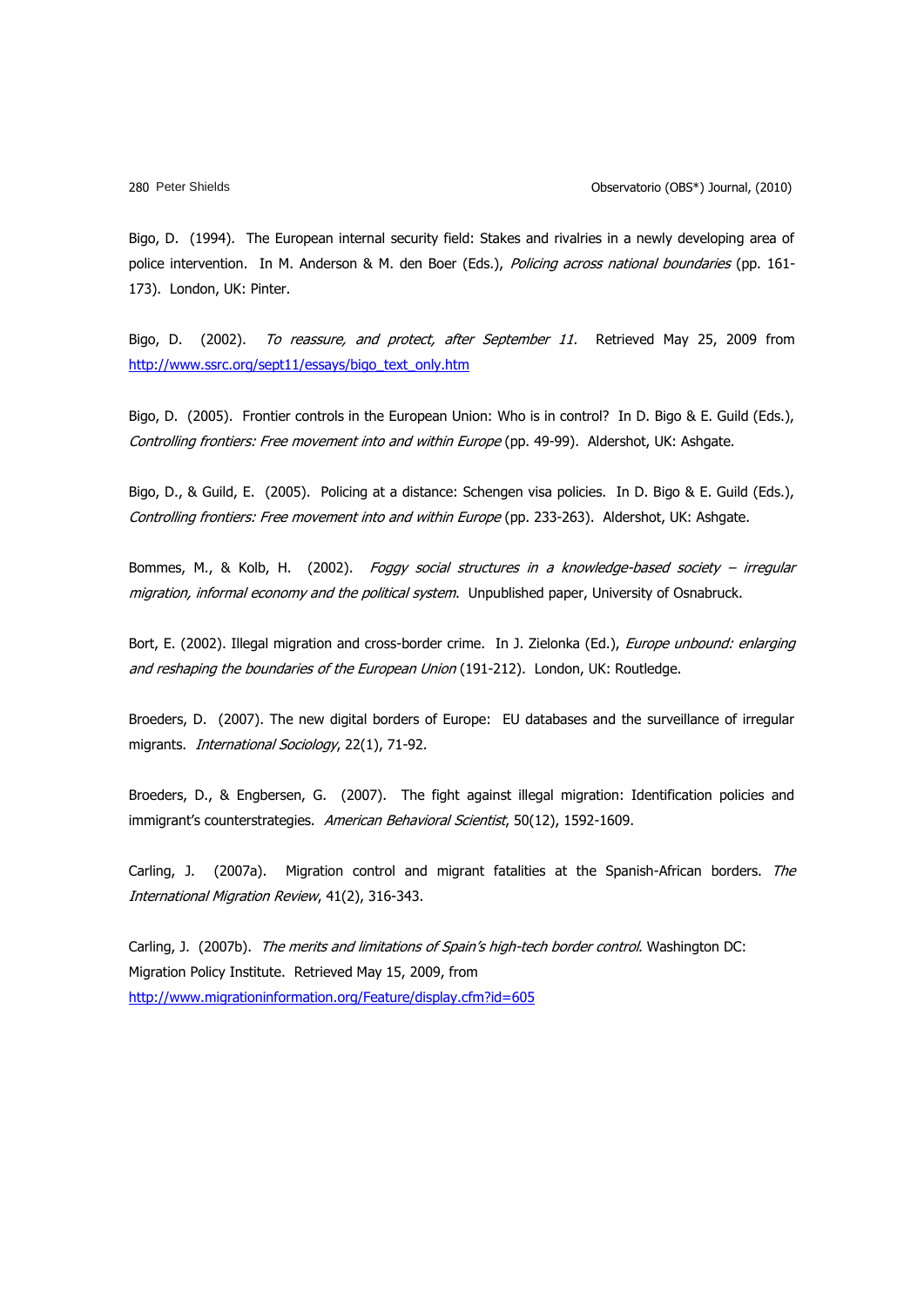Carrera, S. (2007). The EU border management strategy: FRONTEX and the challenges of irregular immigration in the Canary Islands (Working Document No. 261). Brussels, Belgium: Centre for European Policy Studies. Retrieved April 20, 2009, from

[http://www.libertysecurity.org/IMG/pdf\\_The\\_EU\\_Border\\_Management\\_Strategy.pdf](http://www.libertysecurity.org/IMG/pdf_The_EU_Border_Management_Strategy.pdf)

Castelli, E. (2008, September 26). House cuts funding for US-VISIT exit program. Federaltimes.com. Retrieved May 8, 2009, from<http://www.federaltimes.com/index.php?S=3744971>

Coleman, N. (2007). From Gulf War to Gulf War – years of security concern in immigration and asylum policies at the European level. In E. Guild & A. Baldaccini (Eds.), Terrorism and the foreigner: A decade of tension around the rule of law in Europe (pp. 3-84). Leiden, The Netherlands: Koninklijke Brill NV.

Commission of the European Communities. (2005a). Visa information system (VIS) and the exchange of data between member states on short-stay visas. Retrieved May 17, 2009, from [http://www.libertysecurity.org/imprimer.php?id\\_article=108](http://www.libertysecurity.org/imprimer.php?id_article=108)

Commission of the European Communities (2005b). Communication on improved effectiveness, enhanced interoperability and synergies among European database in the area of Justice and Home Affairs. Retrieved May 17, 2009 from

<http://eur-lex.europa.eu/LexUriServ/LexUriServ.do?uri=COM:2005:0597:FIN:EN:PDF>

Commission of the European Communities. (2008). Preparing the next steps in border management in the European Union. Retrieved December 27, 2009 from [http://ec.europa.eu/justice\\_home/news/information\\_dossiers/borders\\_08/docs/com\\_2008\\_69\\_en.pdf](http://ec.europa.eu/justice_home/news/information_dossiers/borders_08/docs/com_2008_69_en.pdf)

Commission of the European Communities. (2009a). Report on progress made in developing the European border surveillance system (EUROSUR). Retrieved December 27, 2009, from [http://ec.europa.eu/justice\\_home/doc\\_centre/freetravel/rights/doc/sec\\_2009\\_1265\\_en.pdf](http://ec.europa.eu/justice_home/doc_centre/freetravel/rights/doc/sec_2009_1265_en.pdf)

Commission of the European Communities. (2009b). Reports from the Commission to the Council and the European Parliament on the development of the second generation Schengen Information System (SIS II) progress report. Retrieved December 27, 2009, from [http://www.statewatch.org/news/2009/mar/eu-com](http://www.statewatch.org/news/2009/mar/eu-com-sis-II-133-09.pdf)[sis-II-133-09.pdf](http://www.statewatch.org/news/2009/mar/eu-com-sis-II-133-09.pdf)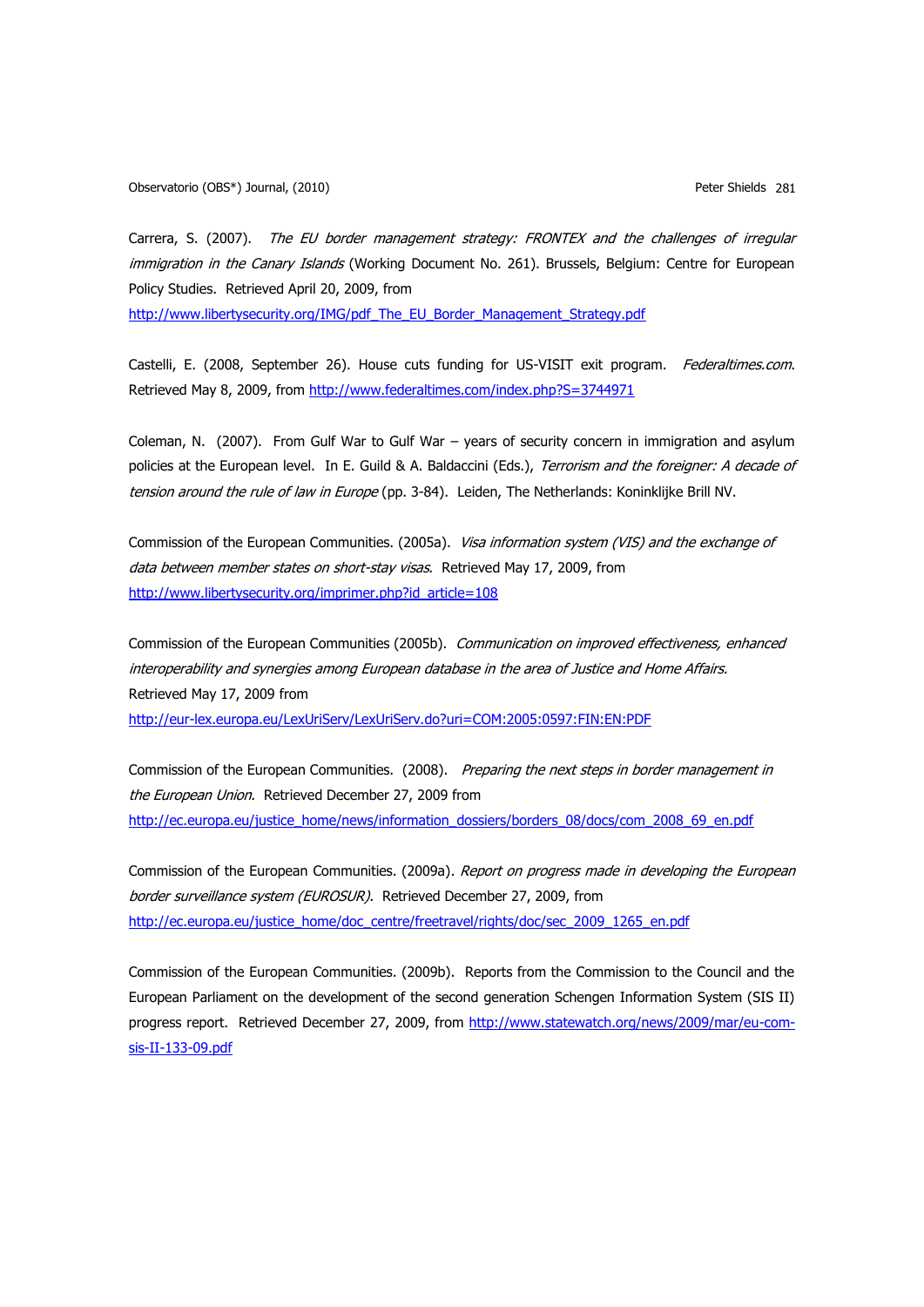Cornelius, W. (2006). Impact of border enforcement on unauthorized Mexican migration to the United States. Retrieved May 15, 2009, from<http://borderbattles.ssrc.org/Cornelius/>

Cornelius, W.A., & Salehyan, I. (2007). Does border enforcement deter unauthorized immigration? The case of Mexican migration to the United States of America. Regulation & Governance, 1(2): 139-153.

Curry, M.R. (2004). The profiler"s question and the treacherous traveler: Narratives of belonging in commercial aviation. Surveillance & Society, 1(4), 475-499.

De Haas, H. (2008). The myth of invasion: The inconvenient realities of African migration to Europe. Third World Quarterly, 29(7), 1305-1322.

Dulffer, M. (2007, August 27). Fortress Europe. Euro/topics. Retrieved April 5, 2009, from [http://www.eurotopics.net/en/magazin/politik](http://www.eurotopics.net/en/magazin/politik-verteilerseite/festung_europa_2007_08/debatte_festung_europa_2007_08/)[verteilerseite/festung\\_europa\\_2007\\_08/debatte\\_festung\\_europa\\_2007\\_08/](http://www.eurotopics.net/en/magazin/politik-verteilerseite/festung_europa_2007_08/debatte_festung_europa_2007_08/)

Ekine, S. (2007, October 15). Keeping them out. The New Black Magazine. Retrieved December 27, 2009 from<http://www.thenewblackmagazine.com/view.aspx?index=1029>

Engbersen, G., & Broeders, D. (2009). The state versus the alien: Immigration control and strategies of irregular immigrants. West European Politics, 32(5), 867-885.

European Union (2008a). New tools for an integrated European border management strategy. Europa: Press Release Rapid. Retrieved December 27, 2009 from [http://europa.eu/rapid/pressReleasesAction.do?reference=MEMO/08/85&format=HTML&aged=1&language](http://europa.eu/rapid/pressReleasesAction.do?reference=MEMO/08/85&format=HTML&aged=1&language=EN&guiLanguage=en) [=EN&guiLanguage=en](http://europa.eu/rapid/pressReleasesAction.do?reference=MEMO/08/85&format=HTML&aged=1&language=EN&guiLanguage=en)

European Union (2008b). Examining the creation of a European border surveillance system (EUROSUR). Europa: Press Release Rapid. Retrieved May 15, 2009 from

[http://europa.eu/rapid/pressReleasesAction.do?reference=MEMO/08/86&format=HTML&aged=0&language](http://europa.eu/rapid/pressReleasesAction.do?reference=MEMO/08/86&format=HTML&aged=0&language=EN)  $=EN$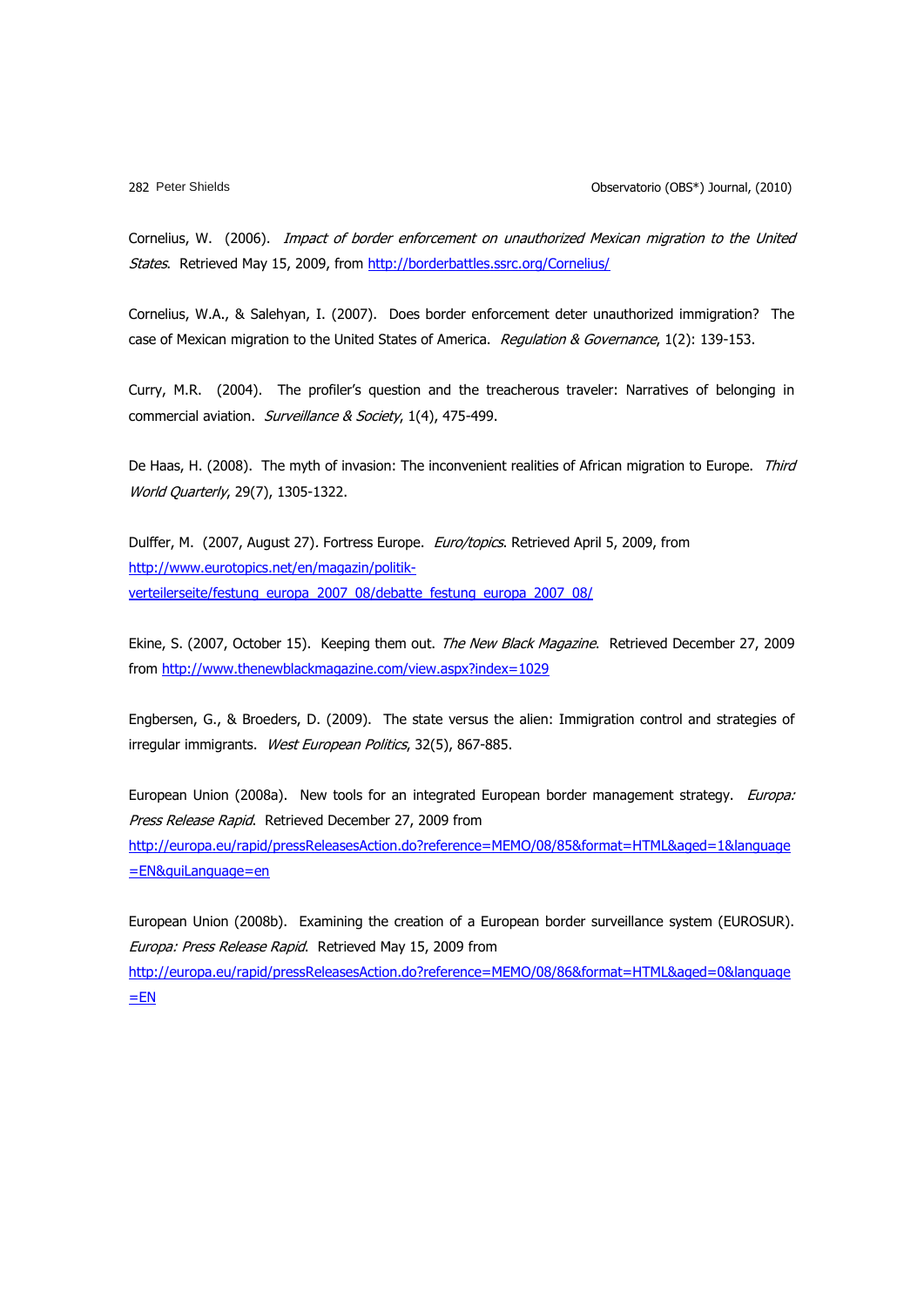Frattini, F., EU Commissioner (2008). Providing Europe with the tools to bring its border management into the 21<sup>st</sup> century. Presentation at the Ministerial Conference on the Challenges of the EU External Border Management, Brdo, Solvenia. Retrieved December 27, 2009, from

[http://ec.europa.eu/commission\\_barroso/frattini/archive/Speech08\\_03\\_12.pdf](http://ec.europa.eu/commission_barroso/frattini/archive/Speech08_03_12.pdf)

Frontex (2009). The impact of global economic crisis on illegal immigration to the EU. Retrieved December 27, 2009 from

[http://www.frontex.europa.eu/download/Z2Z4L2Zyb250ZXgvZW4vZGVmYXVsdF9vcGlzeS82Mi8yLzE/frontex](http://www.frontex.europa.eu/download/Z2Z4L2Zyb250ZXgvZW4vZGVmYXVsdF9vcGlzeS82Mi8yLzE/frontex_sept2009_economiccrisisandmigration.pdf) sept2009\_economiccrisisandmigration.pdf.

Garside, A. (2006). The political genesis and legal impacts of proposals for SIS II: What cost for data protection and security in the EU? (Working Paper No. 30). University of Sussex, UK: Sussex Centre for Migration Research. Retrieved April 15, 2009, from <http://www.sussex.ac.uk/migration/documents/mwp30.pdf>

Geisen, T., Plug. R., & van Houtum, R. (2008). (B)ordering and othering migrants by the European Union. In T. van Naerssen & M, van der Velde (Eds.), Migration in new Europe: People, borders and trajectories (pp. 75-86). Rome: Societa Geografica Italiana.

Giddens, A. (1985). The nation-state and violence. Cambridge, UK: Polity Press.

Gilliom, J. (2001). Overseers of the poor. Chicago: University of Chicago Press.

Guild, E. (2001). Moving the border of Europe. Inaugural lecture delivered at the official ceremony of the assumption of the professorship of the CPO Wisselleerstoel at the University of Nijmegen, The Netherlands. Retrieved February 20, 2009, from<http://cmr.jur.ru.nl/cmr/docs/oratie.eg.pdf>

Guild, E., & Bigo, D. (2009, July). The transformation of European border controls. Paper presented at the International Studies Association conference, Rio de Janeiro, Brazil.

Guild, E., Carrera, S., & Geyer, F. (2008). The Commission's new border package: Does it take us one step closer to a 'cyber-fortress Europe? Brussels, Belgium: Centre for European Policy Studies. Retrieved May 25, 2009 from [http://shop.ceps.eu/BookDetail.php?item\\_id=1622&](http://shop.ceps.eu/BookDetail.php?item_id=1622&)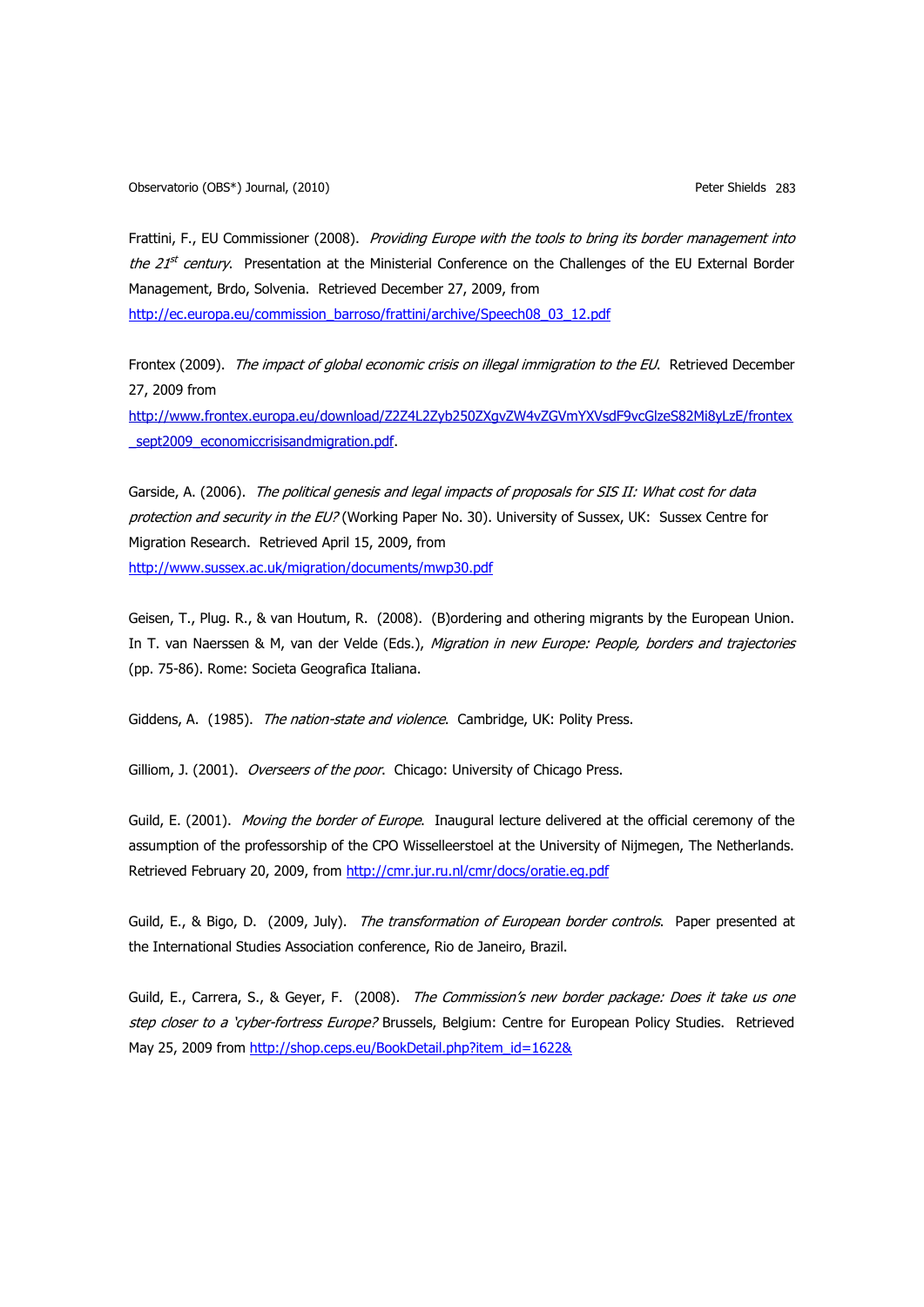Guild, E., Carrera, S., & Eggenschwiler, A. (2009). *Informing the borders debate*. Brussels, Belgium: Centre for European Policy Studies. Retrieved December 27 from <http://aei.pitt.edu/10962/01/1843%5B1%5D.pdf>

Hampshire, J. (2009). The future of border control: Risk management of migration in the UK. In H. Fassmann, M. Haller & D. Lane (Eds.), Migration and mobility in Europe: Trends, patterns and control (pp. 229-248). Cheltenham, UK: Edward Elgar.

Hayes, B. (2009). Neoconopticon: The EU security-industrial complex. Retrieved November 20, 2009 from <http://www.statewatch.org/analyses/neoconopticon-report.pdf>

Heckmann, F., & Wunderlich, T. (2000). Transatlantic workshop on human smuggling. A conference report. Georgetown Immigration Law Journal, 15, 167-1182.

Hernandez-Carretero, M. (2009, October). Boat migrants' perspective on risk. Paper presented at the workshop on the Human Costs of Border Control in the Context of the EU Maritime Migration System, Amsterdam, The Netherlands. Retrieved December 27, 2009 from [http://www.rechten.vu.nl/nl/Images/Paper\\_Hern%C3%A1ndez\\_Carretero\\_tcm22-105077.pdf](http://www.rechten.vu.nl/nl/Images/Paper_Hern%C3%A1ndez_Carretero_tcm22-105077.pdf)

Hobbing, P. (2003). Management of external EU borders: Enlargement and the European border guard issue. Paper presented at the workshop on Managing International and Inter-Agency Cooperation at the Border, Geneva, Switzerland. Retrieved December 27, 2009 from [http://www.dcaf.ch/border/bs\\_genevaconf\\_030313Hobbing.pdf](http://www.dcaf.ch/border/bs_genevaconf_030313Hobbing.pdf)

Hobbing, P. (2007). A comparison of the now agreed VIS package and the US-VISIT system. Strasbourg, France: European Parliament Briefing Paper. Retrieved May 15, 2009, from <http://www.europarl.europa.eu/activities/committees/studies/download.do?file=17239>

Hobbing, P., & Koslowski, R. (2009). The tools called to support the 'delivery' of freedom, security and justice: A comparison of the border security systems in the EU and the US. European Parliament Briefing Paper. Retrieved April 15, 2009, from

<http://www.europarl.europa.eu/activities/committees/studies/download.do?language=en&file=24721>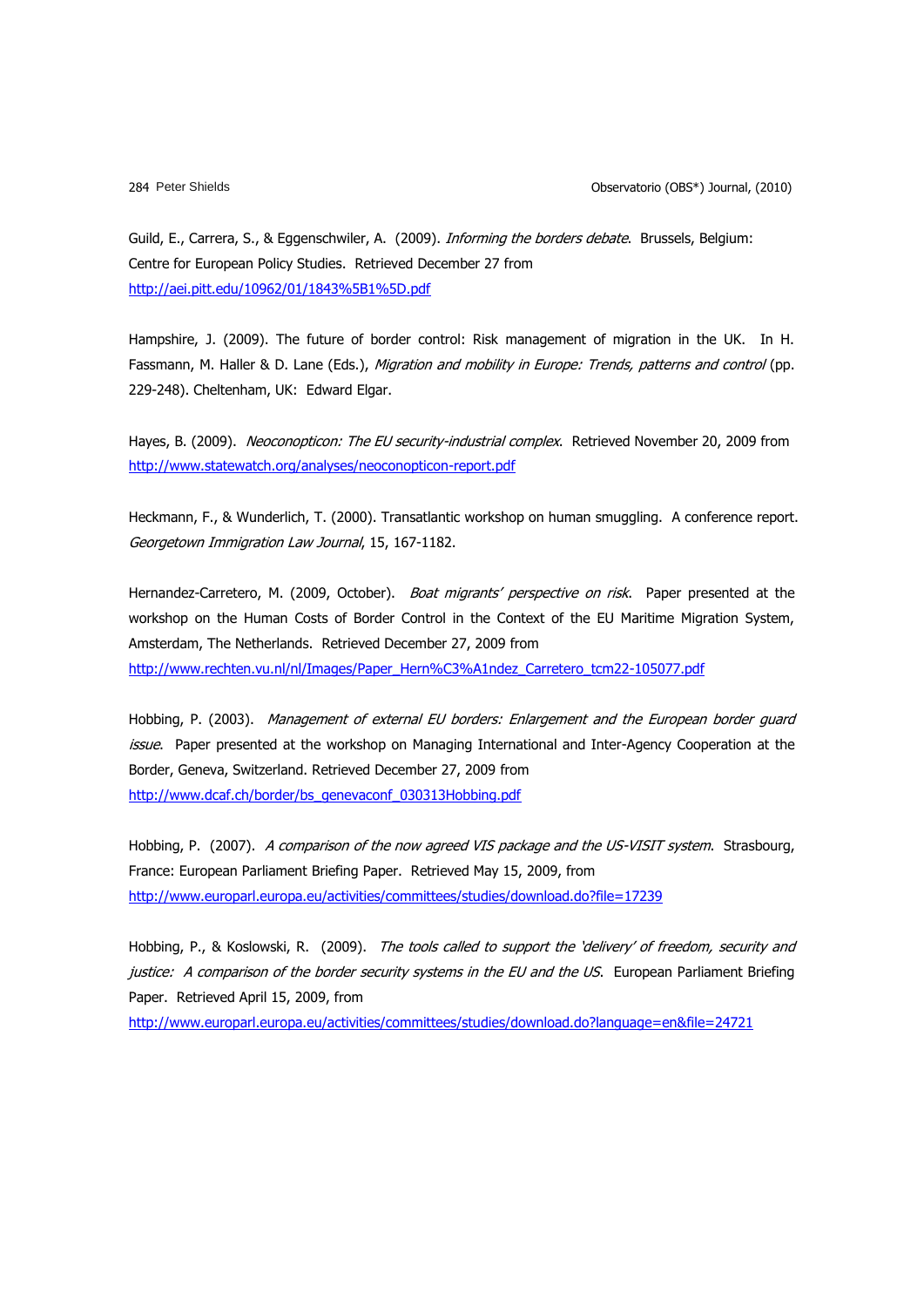Observatorio (OBS\*) Journal, (2010) Peter Shields 285

Jandl, M. (2004). The estimation of illegal immigration in Europe. Migration Studies, 41(153), 141-155.

Koslowski, R. (2006a). Information technology and integrated border management. In M. Caparini & O. Marenin (Eds.), Borders and security Governance: Managing borders in a globalised world (pp. 55-78). Berlin: LIT Verlag.

Koslowski, R. (2006b). Immigration reforms and border security technologies. Retrieved May 21, 2009, from<http://borderbattles.ssrc.org/Koslowski/index2.html>

Leone, L. (2007, November). The daily odyssey of migrants in the Sicily Channel. SW &S News Magazine. Retrieved April 8, 2009 from<http://www.socmag.net/?p=234>

Livingstone, S. (2002). Introduction. In L. Lievrouw & S. Livingstone (Eds.), *Handbook of new media:* Social shaping and social consequences (pp. 17-21.

Lodziak, C. (1986). The power of television: A critical appraisal. London: Frances Pinter.

Lutterbeck, D. (2006). Policing migration in the Mediterranean. *Mediterranean Politics*, 11(1), 59-82.

Lyon, D. (2003). Surveillance after September 11. Cambridge, UK: Polity Press.

Lyon, D. (2007). Surveillance studies: An overview. Cambridge, UK: Polity Press.

Mackenzie, D. & Wajcman, J. (Eds.). (1999). The social shaping of technology. Buckingham, UK: Open University Press.

Marx, G.T. (2003). A tack in the shoe: Neutralizing and resisting the new surveillance. Journal of Social Issues, 59(2), 369-90.

Mass, W. (2005). Freedom of movement inside 'fortress Europe.' In E. Zureik & M.B. Salter (Eds.), Global surveillance and policing: Borders, security, identity (pp. 233-245). Portland, OR: Willan Publishing.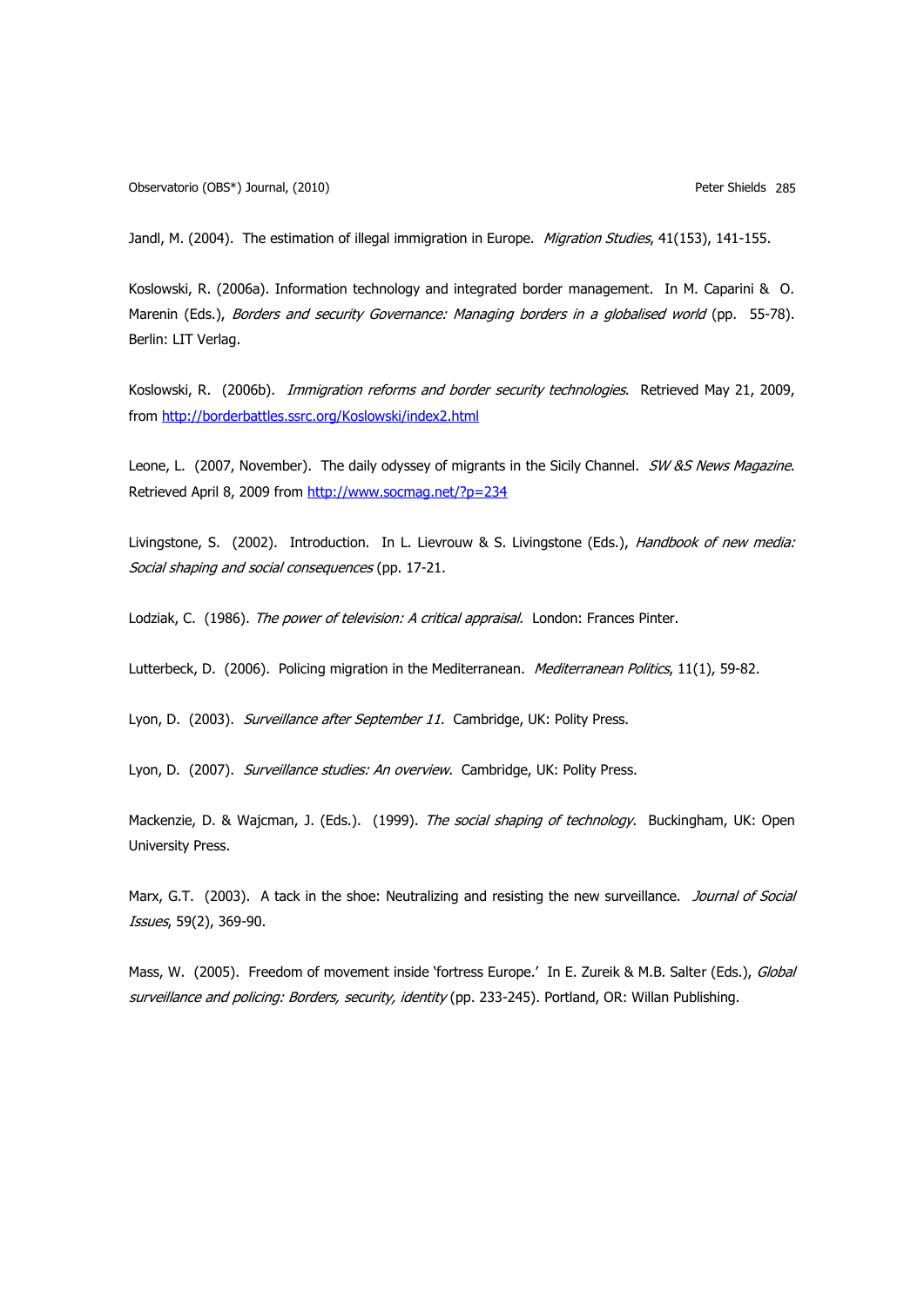Melody, W.H. (1973). The role of advocacy in public policy planning. In G. Gerbner, L.P. Gross & W.H. Melody (Eds.), Communication technology and social policy: Understanding the 'new cultural revolution' (pp. 165-181). New York: John Wiley and Sons.

Monzini, P. (2007). Sea-border crossings: The organization of irregular migration to Italy. *Mediterranean* Politics, 12(2), 163-184.

Mulgan, G. J. (1991). Communication and control. New York, NY: Guilford Press.

Neal, A. (2009). Securitization and risk at the EU border: The origins of FRONTEX. Journal of Common Market Studies, 47(2), 333-356.

Neumayer, E. (2006). Unequal access to foreign spaces: How states use visa restrictions to regulate mobility in a globalized world. Transactions of the British Institute of Geographers, 31(1), 72-84.

Nicholson, T. (2008, January). How iron is the new eastern curtain? The Slovak Spectator. Retrieved March 8, 2009, from

[http://www.spectator.sk/articles/view/30382/2/how\\_iron\\_is\\_the\\_new\\_eastern\\_curtain.html](http://www.spectator.sk/articles/view/30382/2/how_iron_is_the_new_eastern_curtain.html)

Pallitto, R., & J. Heyman (2008). Theorizing cross-border mobility: Surveillance, security and identity. Surveillance & Society, 5(3), 315-33.

Payan, T. (2007). The three US-Mexico border wars: Drugs, immigration and homeland security. Westport, CT: Praeger.

Peers. S. (2008). Proposed new EU border control systems. A briefing paper for the European Parliament"s Committee on Civil Liberties, Justice and Home Affairs. Retrieved December 27, 2009 from [http://www.europarl.europa.eu/document/activities/cont/200806/20080626ATT32854/20080626ATT32854](http://www.europarl.europa.eu/document/activities/cont/200806/20080626ATT32854/20080626ATT32854EN.pdf) [EN.pdf](http://www.europarl.europa.eu/document/activities/cont/200806/20080626ATT32854/20080626ATT32854EN.pdf)

Pellerin, H. (2005). Borders, migration and economic integration: Toward a new political economy of borders. In E. Zureik & M.B. Salter (Eds.), Global surveillance and policing: Borders, security, identity (pp. 51-65). Portland, OR: Willan Publishing.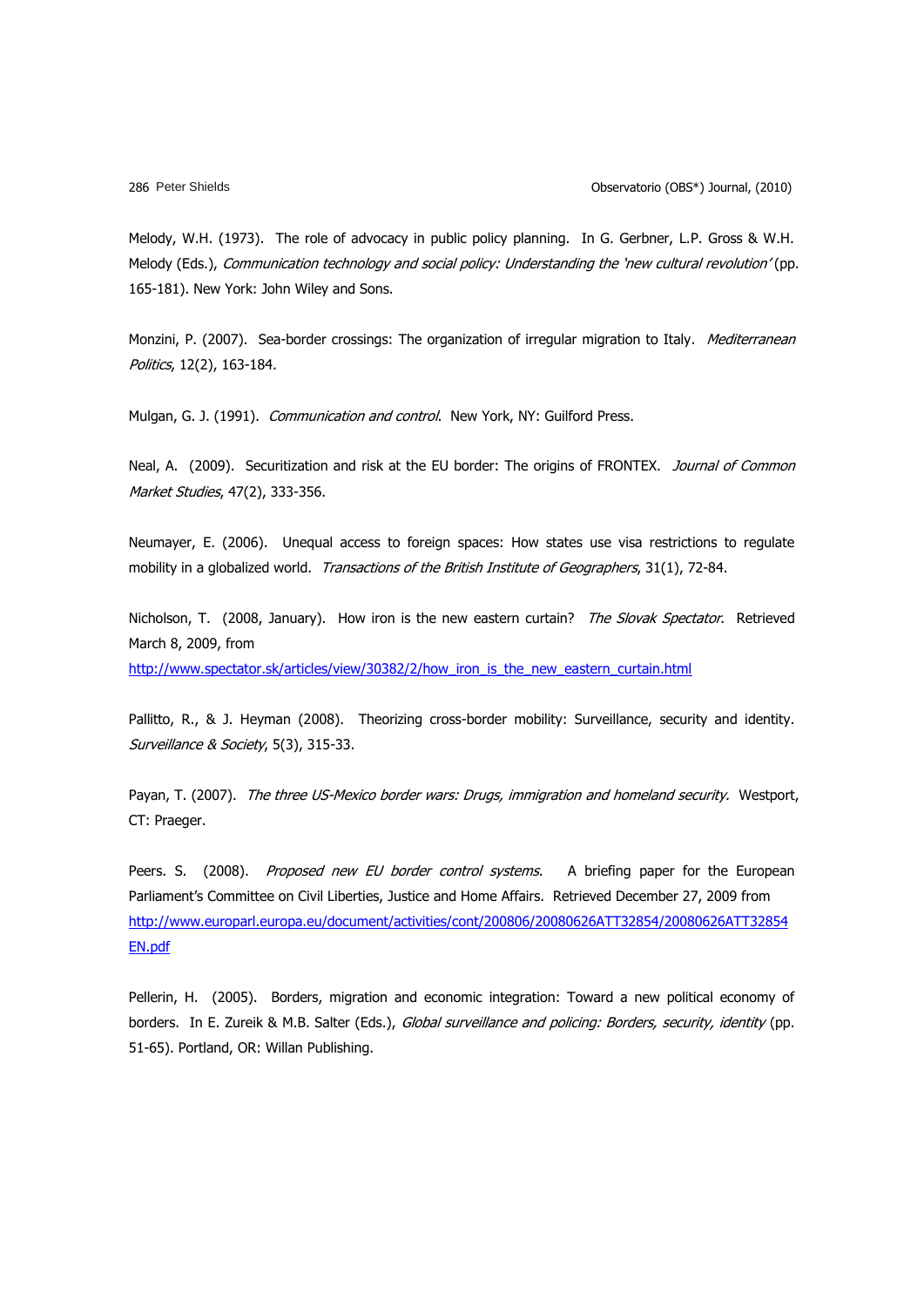Observatorio (OBS\*) Journal, (2010) Peter Shields 287

Spijkerboer, T. (2007). The human costs of border control. European Journal of Migration and Law, 9, 127-139.

Shamir, R. (2005). Without borders? Notes on globalization as a mobility regime. Sociological Theory, 23(2), 197-216.

Shields, P. (2005). The "information revolution", financial globalization, state power and money laundering. Journal of International Communication, 11(1), 15-39.

Shields, P. (2009). Surveillance, information technology, and reconfiguring borders. Peace Review, 21(3), 385-394.

Slack, J.D. (1984). Communication technologies & society: Conceptions of causality & the politics of technological intervention. Norwood, NJ: Ablex.

Sparke, M.B. (2006). A neoliberal nexus: Economy, security and the biopolitics of citizenship on the border. Political Geography, 25(2), 151-180.

Styan, D. (2007). The security of Africans beyond borders: Migration, remittances and London's transnational entrepreneurs. International Affairs, 83(6), 1171-1191.

United for Intercultural Action (2009). The deadly consequences of 'fortress Europe.' Retrieved May 25, 2009 from<http://www.unitedagainstracism.org/> [http://www.cbp.gov/xp/cgov/travel/trusted\\_traveler/nexus\\_prog/nexus.xml](http://www.cbp.gov/xp/cgov/travel/trusted_traveler/nexus_prog/nexus.xml)

Van der Ploeg, I. (2003). Biometrics and privacy: A note on the politics of theorizing technology. Information, Communication & Society, 6(1), 85-104.

Van der Ploeg, I. (2006). Borderline identities: The enrollment of bodies in the technological reconstruction of borders. In T. Monahan (Ed.), Surveillance and security: Technological politics and power in everyday life (pp. 177-193). New York, NY: Routledge.